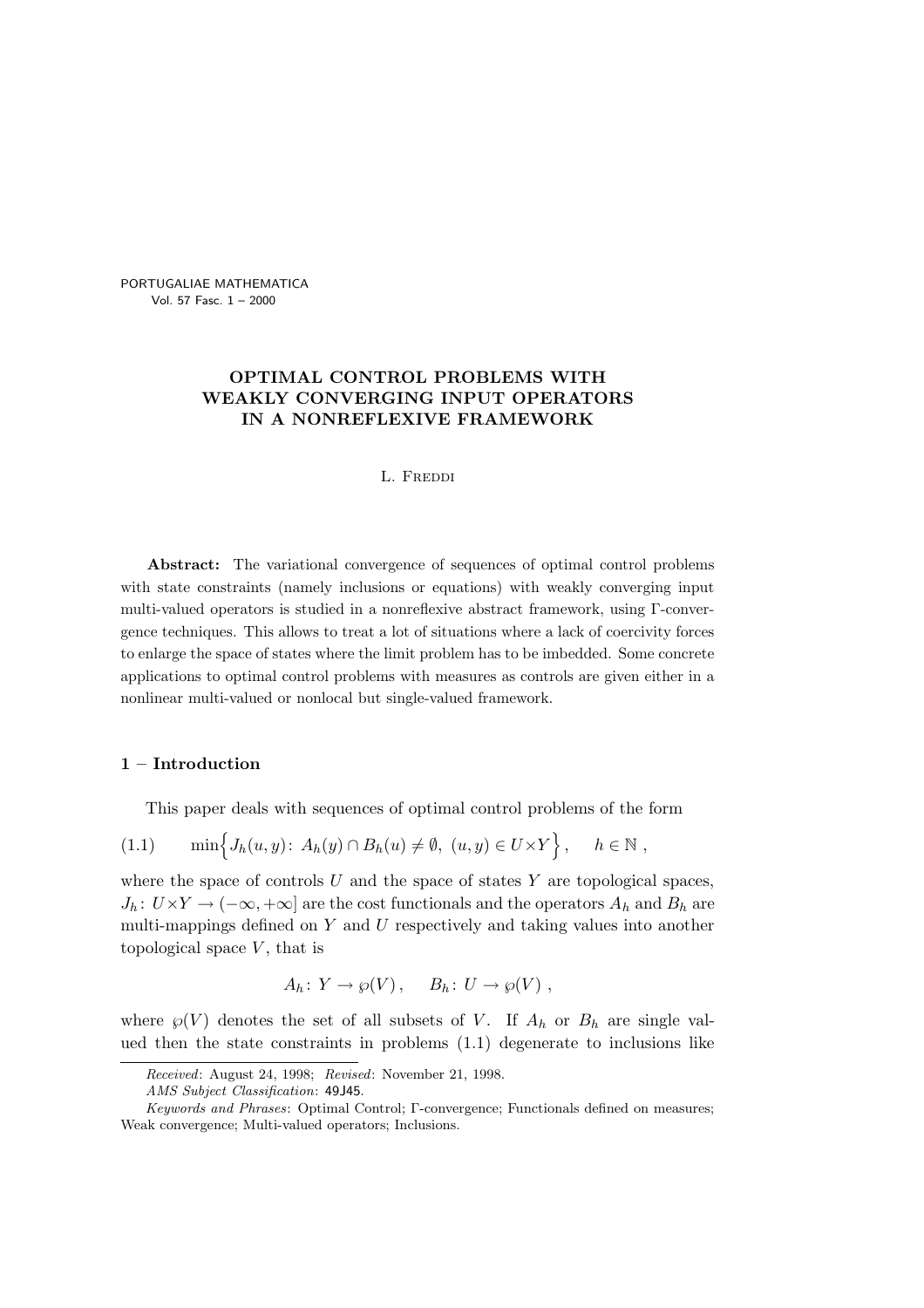$A_h(y) \in B_h(u), B_h(u) \in A_h(y)$ , or equations. A lot of particular cases have been recently widely studied, from the point of view of variational convergence, by many authors with different techniques (see for instance, [1], [2], [5], [7], [8], [9], [10], [11], [13], [14], [16], [17], [18], [19], [20], [21], [22], [23], [26]). They consist in the identification of a limit problem in the sense of the definition below.

Definition 1.1. An optimal control problem

$$
(\mathcal{P}_{\infty}) \qquad \min \Big\{ J(u, y) : A(y) \cap B(u) \neq \emptyset, \ (u, y) \in U \times Y \Big\}
$$

is said to be a limit of the sequence  $(1.1)$  if it enjoys the following property:

if  $(u_h, y_h)$  is an optimal pair for problem  $(1.1)$  or, more generally, a sequence such that  $A_h(y_h) \cap B_h(u_h) \neq \emptyset$ , and there exists the limit

$$
\lim_{h\to\infty} J_h(u_h, y_h) = \lim_{h\to\infty} \min \Big\{ J_h(u, y) \colon A_h(y) \cap B_h(u) \neq \emptyset, \ (u, y) \in U \times Y \Big\} ,
$$

and if  $(u_h, y_h) \to (u, y)$  in  $U \times Y$ , then  $(u, y)$  is an optimal pair for  $(\mathcal{P}_\infty)$ .

Sequence (1.1) is equivalent to the following one

$$
\min \Bigl\{J_h(u,y) + \chi_{A_h(y) \cap B_h(u) \neq \emptyset} : (u,y) \in U \times Y \Bigr\}
$$

where  $\chi$  denotes the indicator function taking the value 0 if the subscript condition is satisfied and  $+\infty$  otherwise. In this way, the variational convergence problem is leaded to the identification of the Γ-limit of the functionals

(1.2) 
$$
F_h(u, y) = J_h(u, y) + \chi_{A_h(y) \cap B_h(u) \neq \emptyset}.
$$

Following a fruitful method introduced by Buttazzo in [6] for a single problem (relaxation setting) and extended later to sequences by Buttazzo and Cavazzuti in [7], which consists in introducing an auxiliary variable, and providing that suitable compactness conditions be satisfied (see Section 2) such problem can be splitted into the sub-problems of the identification of the G-limit of the inclusions  $v \in A_h(y)$  and the calculation of a Γ-limit of the functionals

$$
G_h(u, v, y) = J_h(u, y) + \chi_{v \in B_h(u)}.
$$

The subsequent sections are devoted to the latter. Under a strong enough convergence assumption on the input operators  $B_h$ , namely the sequential Kuratowski continuous convergence (Section 3), which reduces to the usual continuous convergence in the single-valued case, the limit problem takes the same form of the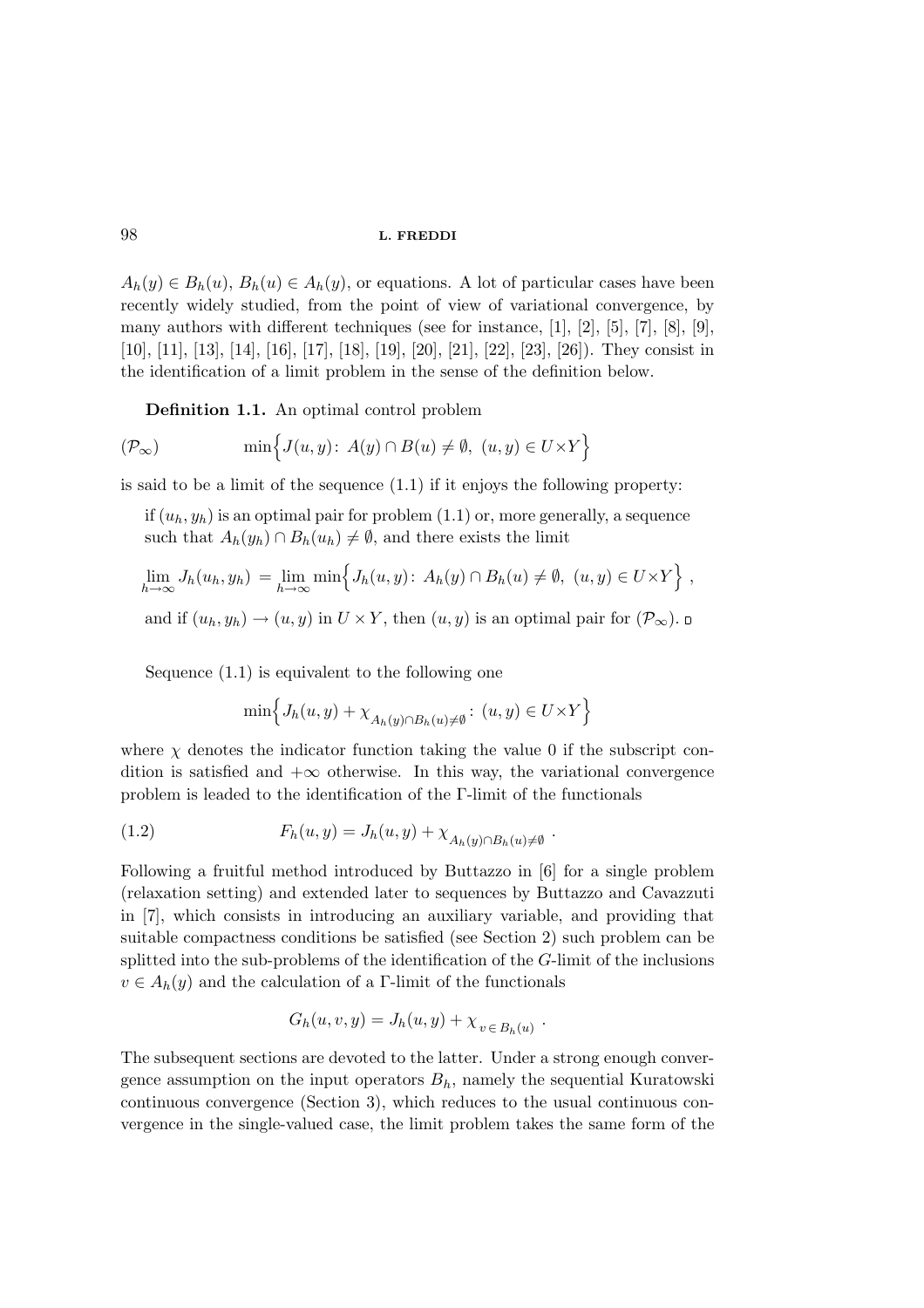approximating ones. On the contrary, when such strong assumption is dropped, the limit problem takes a different form. In Section 4 a fundamental duality result is proved and subsequently applied in Section 5 to find the variational limit in the abstract case. In order to provide a concrete application of such abstract framework, Section 6 is devoted to explain the functional tool which will be used in the sequel and to state some technical lemmata. An application to the case of local multi-valued operators between  $L^p$  spaces  $(p = 1 \text{ included})$  is the subject of Section 7. An anticipation of the results in that section, but without proofs and in the single-valued case only, appeared in [16]. Section 8 is devoted to the linear, but possibly non-local case and several examples and applications are given. Unfortunately, in the linear case the abstract framework doesn't apply to multi-valued input operators. Hence in Section 8 we are constrained to consider only single-valued operators. The notation of Γ-limits is extensively used but not recalled here. The reader could refer for a general treatment of Γ-convergence to the book of dal Maso [12] and for the application to optimal control problems to [11]. Let us point out moreover that all the Γ-limits used in the paper are of sequential kind.

## $2 - \Gamma$ -convergence and G-convergence

A first step in the calculation of the Γ-limit of the functionals (1.2) is provided by the following theorem.

**Theorem 2.1** (Buttazzo and Cavazzuti [7], Proposition 2.3). Let  $F_h: U \times Y \rightarrow$  $\overline{\mathbb{R}}$  be a sequence of functions, and let  $\Xi_h: U \times Y \to \wp(V)$  be a sequence of multimappings. Assume that for every converging sequence  $(u_h, y_h)$  with  $F_h(u_h, y_h)$ bounded, there exists a sequence  $v_h \in \Xi_h(u_h, y_h)$  relatively compact in V. If for every  $(u, v, y) \in U \times V \times Y$  there exists the Γ-limit

$$
\Gamma\left(\mathbb{N}, (U \times V)^-, Y^-\right) \lim_{h \to \infty} \Big[ F_h(u, y) + \chi_{v \in \Xi_h(u, y)} \Big],
$$

then there exists also the  $\Gamma$ -limit  $\Gamma(\mathbb{N}, U^-, Y^-)$   $\lim_{h\to\infty} F_h(u, y)$  and coincides with

$$
\inf \left\{ \Gamma\left(\mathbb{N}, (U \times V)^-, Y^-\right) \lim_{h \to \infty} \left[F_h(u, y) + \chi_{v \in \Xi_h(u, y)}\right] : v \in V \right\} . \blacksquare
$$

Let us set  $\Xi_h(u, y) = A_h(y) \cap B_h(u)$ , and choose the space V, which is not a priori given, in order to satisfy the following compactness condition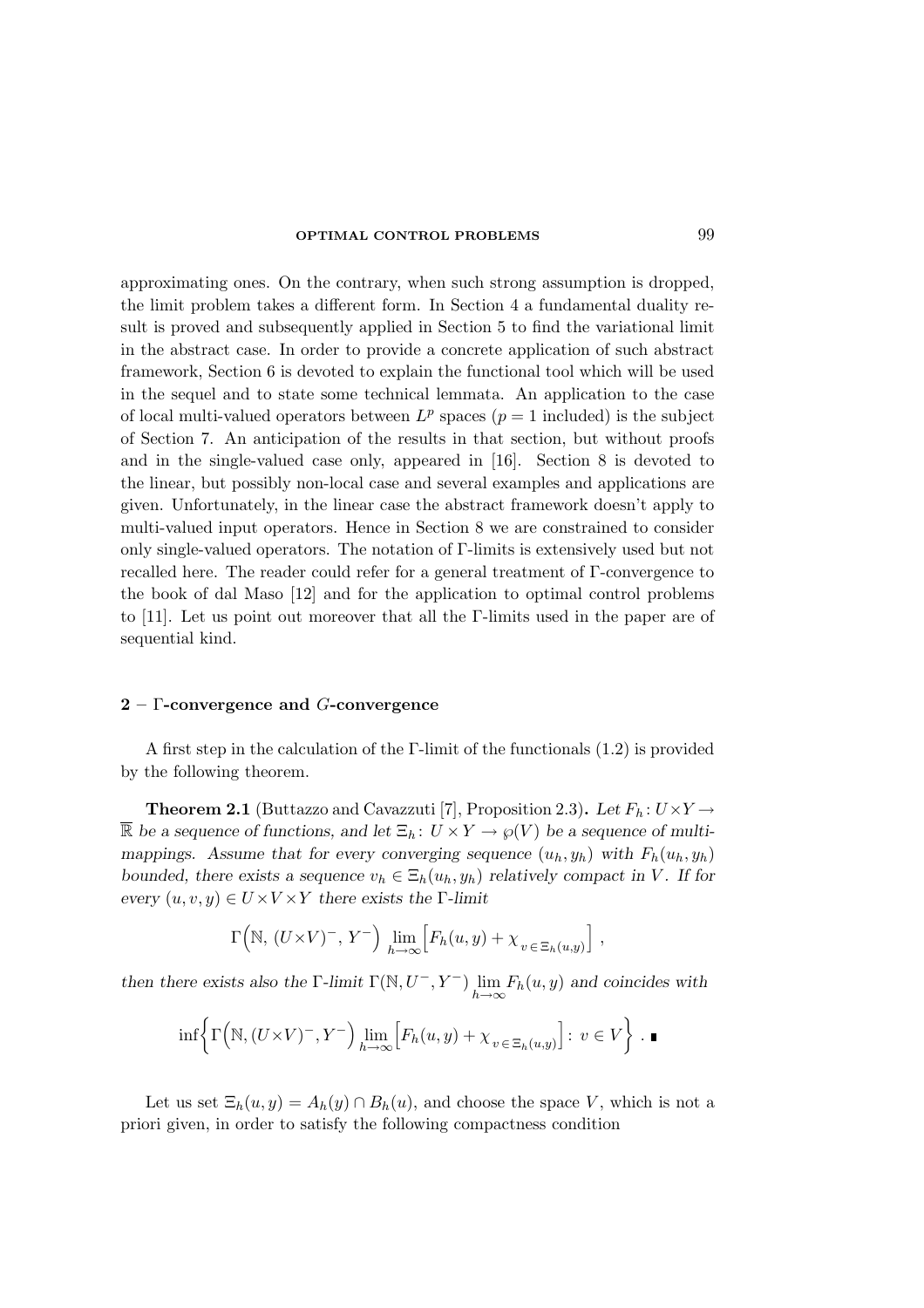(2.1) for every converging sequence  $(u_h, y_h)$  such that  $A_h(y_h) \cap B_h(u_h) \neq \emptyset$ for every  $h \in \mathbb{N}$  and  $J_h(u_h, y_h)$  is bounded, there exists a sequence  $v_h \in A_h(y_h) \cap B_h(u_h)$  relatively compact in V.

As 
$$
\chi_{v \in A_h(y) \cap B_h(u)} = \chi_{v \in A_h(y)} + \chi_{v \in B_h(u)}
$$
, by applying the theorem we get

$$
\Gamma(\mathbb{N}, U^-, Y^-) \lim_{h \to \infty} F_h(u, y) =
$$
  
= 
$$
\inf_{v \in V} \left\{ \Gamma\left(\mathbb{N}, (U \times V)^-, Y^-\right) \lim_{h \to \infty} \left[J_h(u, y) + \chi_{v \in A_h(y)} + \chi_{v \in B_h(u)}\right] \right\}.
$$

This fact leads to the very useful possibility of calculate separately the Γ-limits of the two sequences of functionals

(2.2) 
$$
G_h(u, v, y) = J_h(u, y) + \chi_{v \in B_h(u)} \text{ and } \chi_{v \in A_h(y)}
$$

as the following theorem states. To prove it, is enough to use Corollary 2.1 of Buttazzo and Dal Maso [8] concerning the Γ-limits of sums and to put together with Theorem 2.1 and Corollary 7.17 of Dal Maso [12].

**Theorem 2.2.** Assume that there exist a multi-mapping  $A: Y \to \varphi(V)$  and a functional  $G: U \times V \times Y \to \overline{\mathbb{R}}$  such that there exist the following Γ-limits:

(2.3) 
$$
\Gamma(\mathbb{N}, V, Y^-) \lim_{h \to \infty} \chi_{v \in A_h(y)} = \chi_{v \in A(y)},
$$

(2.4) 
$$
\Gamma(\mathbb{N}, U \times V^-, Y) \lim_{h \to \infty} G_h(u, v, y) = G(u, v, y) .
$$

If the compactness condition  $(2.1)$  is satisfied then

$$
\Gamma(\mathbb{N}, U^-, Y^-)
$$
  $\lim_{h \to \infty} F_h(u, y) = \inf \Big\{ G(u, v, y) + \chi_{v \in A(y)} : v \in V \Big\}$ 

and a limit problem in the sense of Definition 1.1 is given by

(2.5) 
$$
\min \left\{ \inf_{v \in A(y)} G(u, v, y) : (u, y) \in U \times Y \right\} . \blacksquare
$$

**Definition 2.3.** When condition (2.3) is satisfied we say that the sequence  $A_h$ G-converges to  $A$ .  $\Box$ 

**Remark 2.4.** Definition 2.3 agrees with the fact that if the operators  $A_h$  are single-valued, linear and uniformly elliptic from  $H_0^1(\Omega)$  to  $H^{-1}(\Omega)$  ( $\Omega$  bounded open subset of  $\mathbb{R}^n$ ) respectively endowed with the weak and the norm topology, then this definition of G-convergence is equivalent to the classical one of Spagnolo [24] (see Buttazzo and Dal Maso [8], Lemma 3.2). It is equivalent to the following two conditions: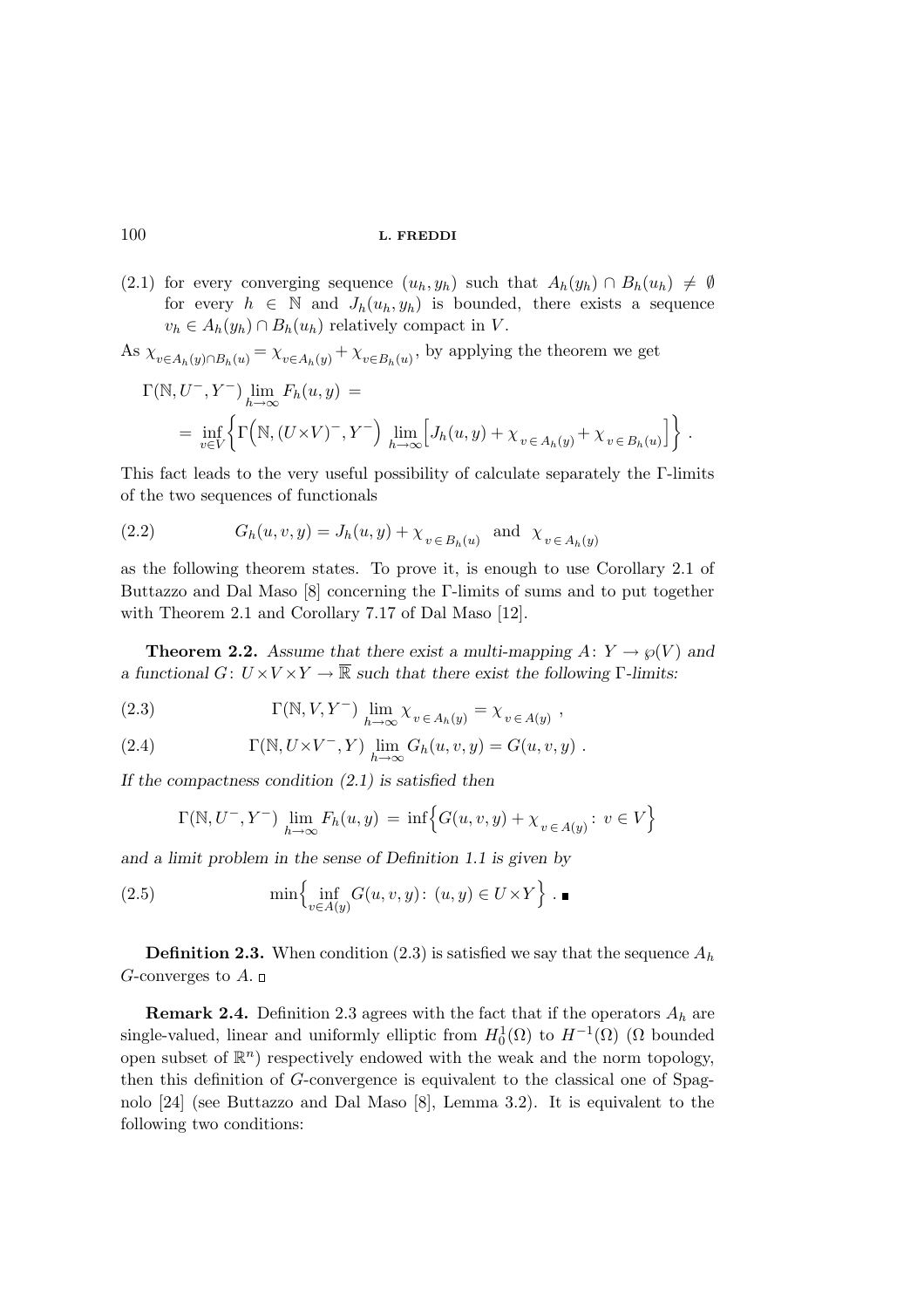- (i) if  $y_h \to y$  in Y,  $v_h \to v$  in V and  $v_h \in A_h(y_h)$  for infinitely many  $h \in \mathbb{N}$ , then  $v \in A(y)$ ;
- (ii) if  $y \in Y$ ,  $v \in V$  are such that  $v \in A(y)$  and  $v_h \to v$  in V, then there exists  $y_h \to y$  in Y such that  $v_h \in A_h(y_h)$  for every  $h \in \mathbb{N}$  large enough.  $\Box$

## 3 – Continuously converging operators

Accordingly to the topological definition of Kuratowski convergence of sets and to Proposition 4.15 and Remark 8.2 of Dal Maso [12], let us give the following definition.

**Definition 3.1.** Let X be a topological space and let  $(E_h)$  be a sequence of subset of X. We say that  $(E_h)$  sequentially Kuratowski converges to E if and only if

$$
\Gamma(\mathbb{N}, X^-) \lim_{h \to \infty} \chi_{E_h} = \chi_E
$$

that is the following two conditions are satisfied:

- (i) if  $x_h \to x$  and  $x_h \in E_h$  for infinitely many  $h \in \mathbb{N}$  then  $x \in E$ ;
- (ii) if  $x \in E$  then there exists a sequence  $x_h \to x$  such that  $x_h \in E_h$  for every  $h \in \mathbb{N}$  large enough. In this case we use to write  $E_h \stackrel{K_{\text{seq}}}{\longrightarrow} E$ .

Coming back to sequences of optimal control problems, the simplest case arises when the input multi-valued operators  $B_h$  are sequentially Kuratowski continuously converging to B, that is if  $u_h \to u$  in U implies  $B_h(u_h) \stackrel{K_{\text{seq}}}{\longrightarrow} B(u)$ . By using the definition of sequential Γ-convergence it is immediately seen that

(3.1) 
$$
B_h \xrightarrow{K_{\text{seq}}} B \text{ continuously}
$$

$$
\xrightarrow{\Gamma(\mathbb{N}, U, V^-)} \lim_{h \to \infty} \chi_{v \in B_h(u)} = \chi_{v \in B(u)}.
$$

In order to characterize condition (2.4), we require some kind of uniform continuity about the cost functionals which is precisely stated in the following theorem.

**Theorem 3.2.** Assume that the sequence  $(A_h)$  G-converges to A, that  $(B_h)$ sequentially Kuratowski continuously converges to B, and that there exist  $\Psi: U \to \mathbb{R}$  bounded on the U-bounded sets and  $\omega: Y \times Y \to \mathbb{R}$  with  $\lim_{z \to y} \omega(y, z) = 0$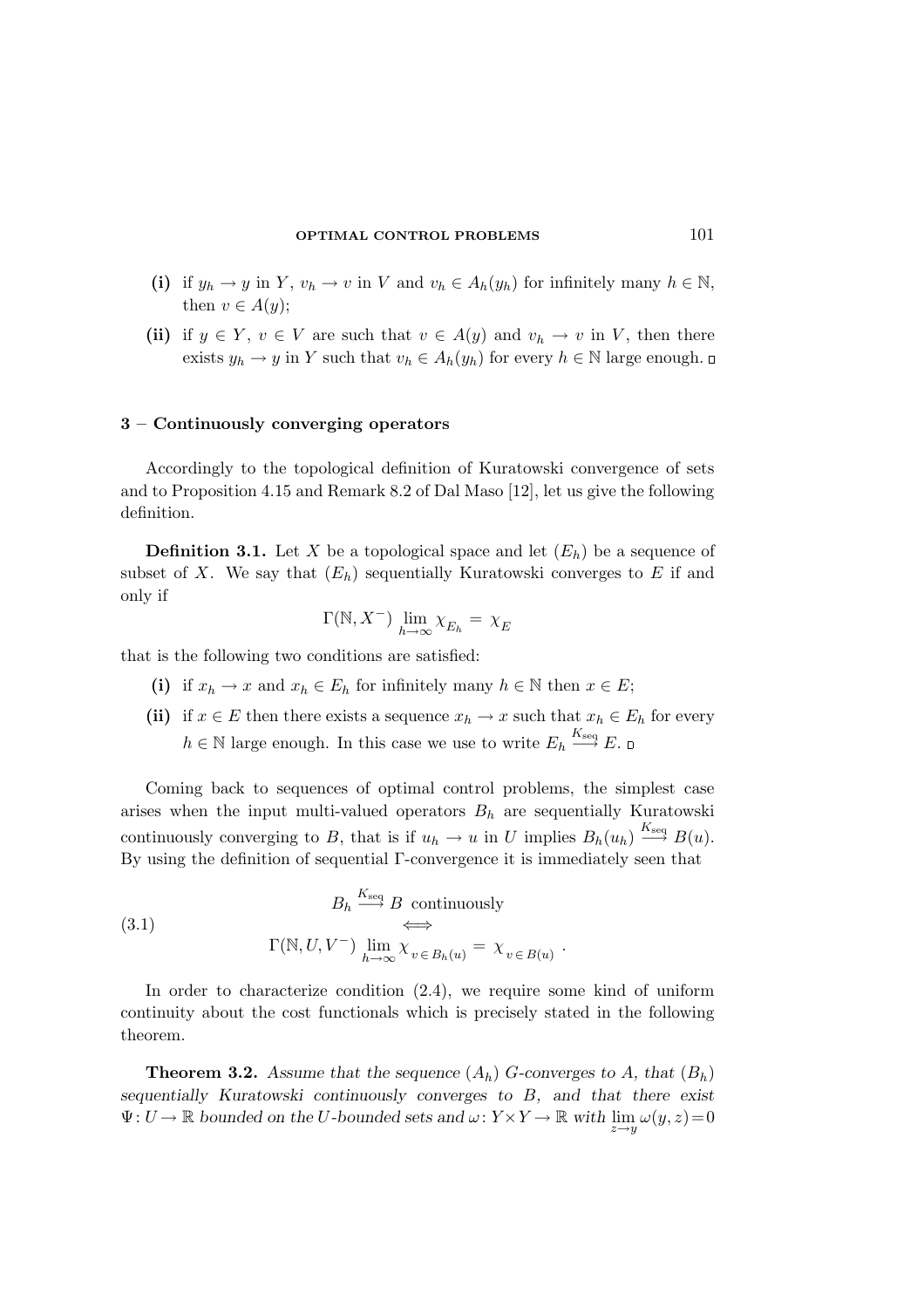for every  $y \in Y$  such that  $J_h(u, y) \leq J_h(u, z) + \Psi(u) \omega(y, z)$  for every  $u \in U$ ,  $y, z \in Y$  and  $h \in \mathbb{N}$ . If for every  $y \in Y$  there exists the  $\Gamma$ -limit  $J(u, y) :=$  $\Gamma(\mathbb{N}, U^-)$   $\lim_{h\to\infty} J_h(u, y)$  then, for every  $u \in U$ ,  $v \in V$  and  $y \in Y$ , there exists also the Γ-limit

$$
\Gamma(\mathbb{N},U{\times}V^-,Y)\lim_{h\to\infty}G_h(u,v,y)\,=\,J(u,y)+\chi_{\,v\,\in\,B(u)}
$$

and if the compactness condition  $(2.1)$  is satisfied then a limit problem in the sense of Definition 1.1 is given by

$$
\min \Big\{ J(u, y) \colon A(y) \cap B(u) \neq \emptyset, \ (u, y) \in U \times Y \Big\} .
$$

Proof: The proof is a straightforward application of Theorem 2.2. The Γ-limit (2.4) can be calculated by using Corollary 2.1 of Buttazzo and Dal Maso [8], (3.1) and observing that, by the continuity assumption on the costs, it is  $\Gamma(\mathbb{N}^-, U^-, Y) \lim_{h \to \infty} J_h(u, y) = \Gamma(\mathbb{N}^-, U^-) \lim_{h \to \infty} J_h(u, y)$ .

Remark 3.3. If the input operators are single-valued then the sequential Kuratowski continuous convergence reduces to the pointwise continuous convergence and the result above to the one stated in [11], Theorem 3.6.

## 4 – Preliminary duality result

This section is devoted to state an abstract theorem which reduces the calculation of the Γ-limit of a sequence of functionals whose lower semicontinuous envelope is convex to the computation of the pointwise limit of the Fenchel duality transforms.

Let X be a separable Banach space and  $X^*$  denotes the topological dual space of  $X$ . Here and in the sequel the space  $X$  will be endowed always with the norm topology and the dual X<sup>\*</sup> with the weak<sup>\*</sup> topology. Let  $G_h: X^* \to (-\infty, +\infty]$ be a sequence of proper functionals (i.e.  $G_h \neq +\infty$ ). The dual functionals  $G_h^*$ :  $X \to (-\infty, +\infty]$  defined by  $G_h^*(x) = \sup\{\langle x^*, x \rangle - G_h(x^*)\colon x^* \in X^*\}$  are proper, convex and strongly lower semicontinuous while  $G_h^{**}$ :  $X^* \to (-\infty, +\infty]$  defined by  $G_h^{**}(x) = \sup\{\langle x^*, x \rangle - G_h^{*}(x): x \in X\}$  are proper, convex and weakly\* lower semicontinuous.

Theorem 4.1. Assume that

- (i) the functionals  $G_h^*$  be locally equi-bounded uniformly with respect to  $h \in \mathbb{N}$ :
- (ii) the w<sup>\*</sup>-l.s.c. envelopes sc<sup>-</sup>( $X^*$ )  $G_h$  be convex for every  $h \in \mathbb{N}$ .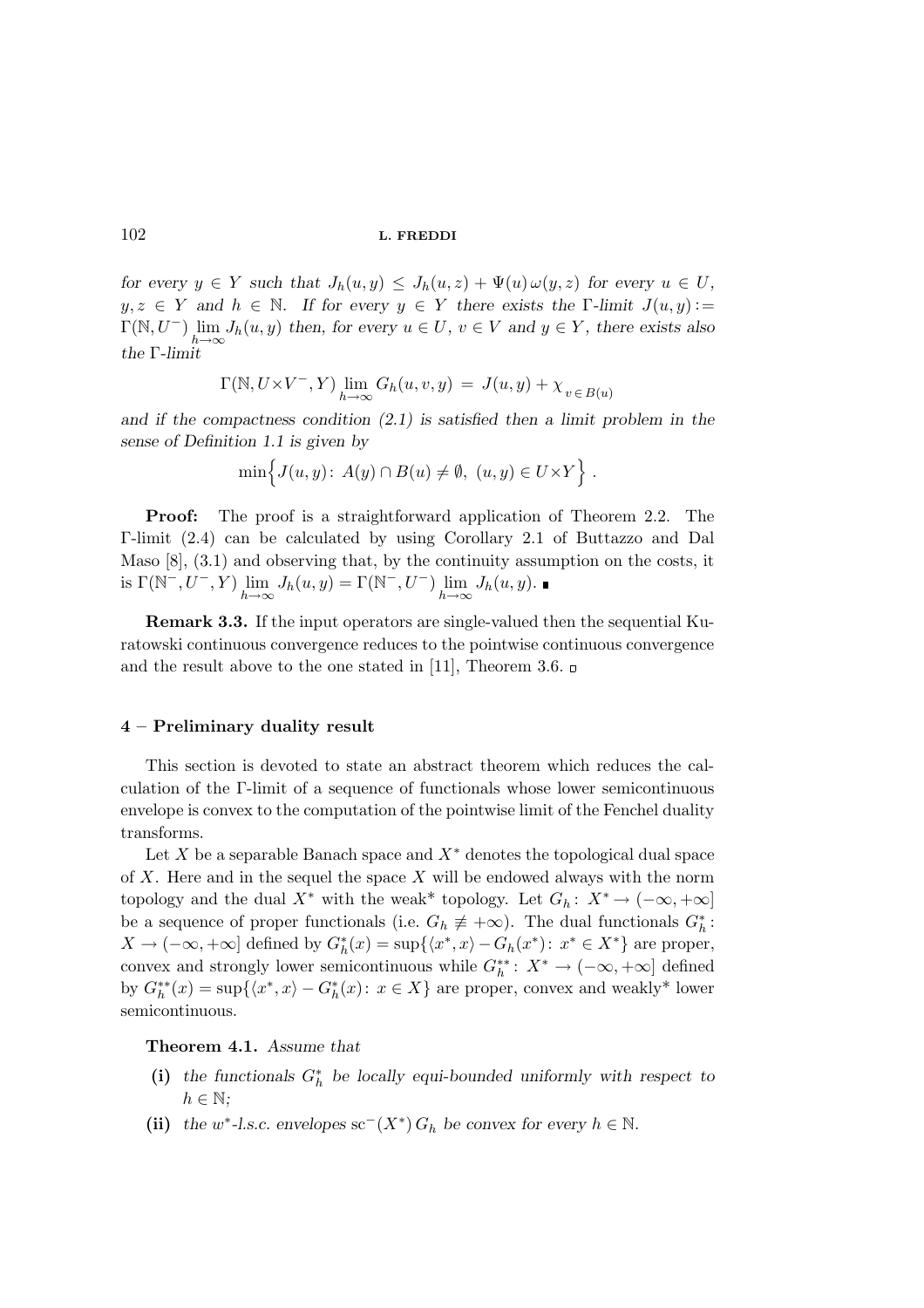If there exists the pointwise limit  $\lim_{h\to\infty} G_h^*(x)$  for every  $x \in X$ , then on  $X^*$  there exists also the  $\Gamma$ -limit  $\Gamma(\mathbb{N}, X^{*-})$   $\lim_{h\to\infty} G_h$  and coincides with  $\left(\lim_{h\to\infty} G_h^*\right)^*$ .

**Remark 4.2.** Condition (ii) above is equivalent to the equality sc<sup>-</sup> $(X^*)$   $G_h$  =  $G_h^{**}$  for every  $h \in \mathbb{N}$ .

The main tool in the proof of Theorem 4.1 is a theorem which relates the Γ-convergence of a sequence of convex functionals  $F_h$ :  $X \to$  (−∞, +∞) to the  $\Gamma$ -convergence of the Fenchel trasformations  $F_h^*(x^*) = \sup\{\langle x^*, x \rangle - F_h(x) : x \in X\};$ it has been first proved by Attouch (see  $[3]$ , Theorem 3.9) when X is a reflexive separable Banach space, and extended later to the nonreflexive framework. Let us recall it for convenience of the reader.

**Theorem 4.3** (see Azé [4], Theorem 3.2.4). Let X be a separable Banach space. Let  $F, F_h: X \to (-\infty, +\infty], h \in \mathbb{N}$ , be proper, convex, lower semicontinuous functionals. Assume that

- (a) there exists the  $\Gamma(\mathbb{N}, X^-)$   $\lim_{h \to \infty} F_h = F;$
- (b) the sequence  $(F_h^*)$  is weakly\* sequentially equi-coercive.

Then  $\Gamma(\mathbb{N}, X^{*-})$   $\lim_{h\to\infty} F_h^* = F^*$ .

Proof of Theorem 4.1: By uniform local boundedness and convexity, the functionals  $G_h^*$  are equi-continuous at every point, hence for every  $x \in X$ 

(4.1) 
$$
\lim_{h \to \infty} G_h^*(x) = \Gamma(\mathbb{N}, X^-) \lim_{h \to \infty} G_h^*(x) .
$$

Let us set  $F_h := G_h^*$  and  $F := \Gamma(\mathbb{N}, X^-) \lim_{h \to \infty} G_h^*$  and observe that  $F_h$  and  $F$  satisfy the hypotheses of Theorem 4.3. Indeed they are proper, convex and strongly lower semicontinuous. They satisfy condition (b) too, because if  $F_h^*(x^*)$  =  $\sup\{\langle x^*,x\rangle-G_h^*(x)\colon\, x\in X\}\leq L\in\mathbb{R}$  then  $\langle x^*,x\rangle\leq L+G_h^*(x)$  for every  $x\in X$ and  $h \in \mathbb{N}$  and, by the hypothesis (i), we have  $||x^*|| = \sup\{\langle x_h^*, x \rangle : ||x|| \leq 1\} \leq$  $L + \sup\{G_h^*(x): ||x|| \leq 1\} \leq L + M$ . Passing to the Fenchel transformations in formula (4.1), using Theorem 4.3 and the fact that  $F_h^* = G_h^{**}$  we have, for every  $x^* \in X^*$ 

$$
\left(\lim_{h\to\infty} G_h^*\right)^*(x^*) = \left(\Gamma(\mathbb{N}, X^-) \lim_{h\to\infty} G_h^*\right)^*(x^*) = \Gamma(\mathbb{N}, X^{*-}) \lim_{h\to\infty} G_h^{**}(x^*) .
$$

The claim follows by the invariance of Γ-limits under composition with the lower semicontinuous envelope operator.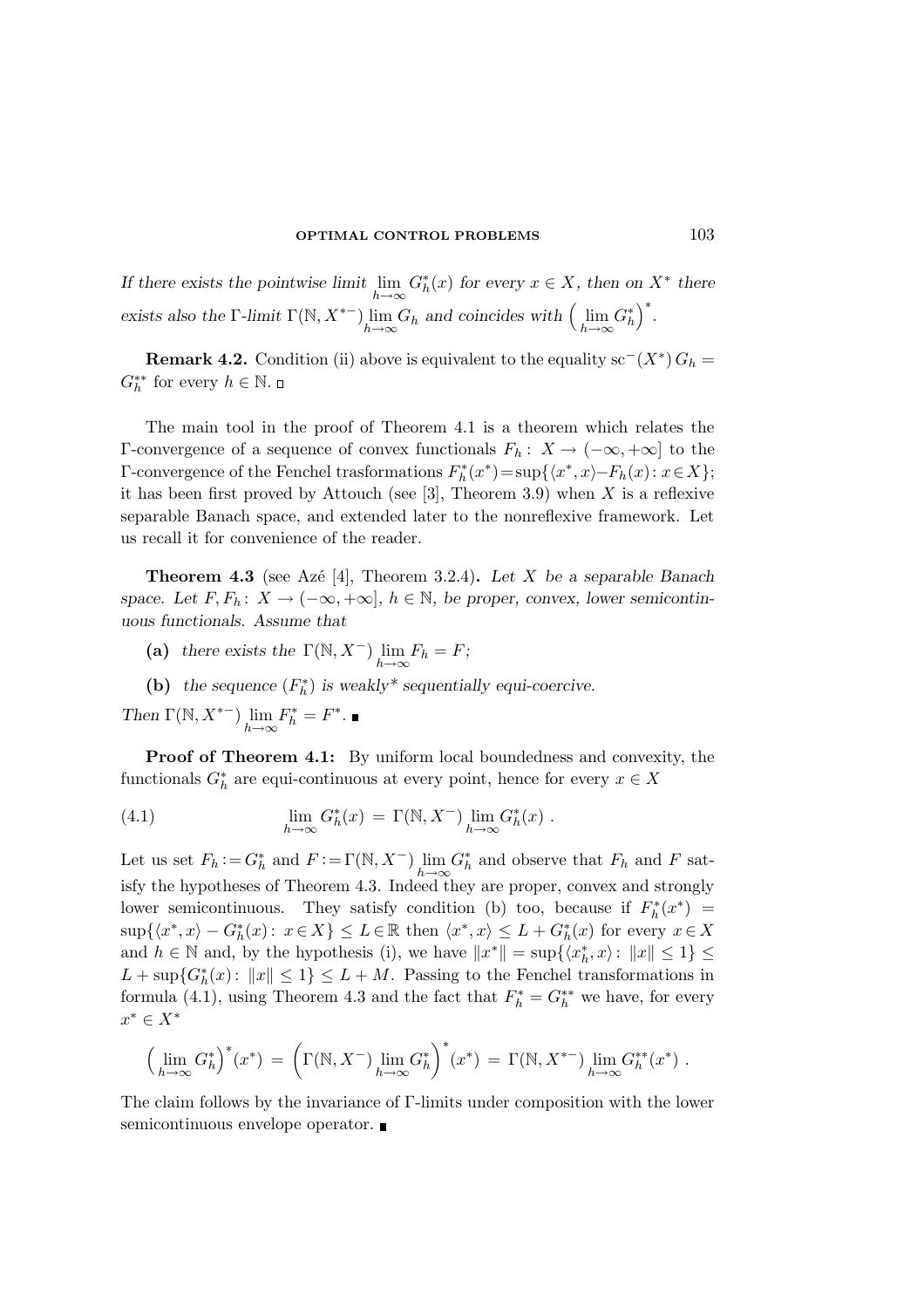## 5 – Weak compactness: nonreflexive setting

Theorem 3.2 shows that, if the input operators  $B_h$  satisfy the strong assumption of sequential Kuratowski continuous convergence, then the limit control problem takes the same form of the elements of the sequence (1.1). On the contrary, if such assumption is dropped, then the limit problem may have a different form. This section is devoted to study the case when the input operators  $B_h$  are only weakly compact, like in Section 4 of [11], but in the more general setting of multi-valued operators and dropping the reflexivity assumption on the Banach space  $V$ . Precisely,  $U$  and  $V$  are assumed to be dual of separable Banach spaces Z and W respectively, that is  $U = Z^*$  and  $V = W^*$ . The spaces Z and W are endowed with the usual norm topology, while  $U$  and  $V$  are endowed with the weak\* topology. According to this notation, from now on,  $(u, v)$  and  $(z, w)$  will be conjugate variables, that is  $u = z^*$  and  $v = w^*$ , and the Fenchel transformations will be taken always with respect to these pairs of variables. Let us denote by  $D(B_h) = \{u \in U: B_h(u) \neq \emptyset\}$  the domain of  $B_h$ . In view of the application of Theorem 2.2 and Theorem 4.1, let us make the following assumptions:

(5.1) 
$$
D(B_h) \neq \emptyset
$$
 and  $J_h(\cdot, y) \neq +\infty$  on  $D(B_h)$  for every  $y \in Y$  and  $h \in \mathbb{N}$ ;

 $(5.2)$  for every  $C > 0$  there exists  $L > 0$  such that

$$
||u||_U \leq C \implies B_h(u) \subseteq \left\{ v \in V : ||v||_V \leq L \right\} \forall h \in \mathbb{N};
$$

(5.3) there exist  $p > 1$ ,  $\alpha > 0$ ,  $\beta \ge 0$  such that  $J_h(u, y) \ge \alpha ||u||_U^p - \beta$  for every  $u \in D(B_h)$  and  $y \in Y$  and

$$
\forall \varepsilon > 0 \ \exists R > 0: \ \|u\|_{U} > R \implies \|v\|_{V} < \varepsilon \|u\|_{U}^{p} \ \forall v \in B_{h}(u), \ \forall h \in \mathbb{N};
$$

(5.4) there exist a function  $\Psi: U \to \mathbb{R}$  bounded on the U-bounded sets and a function  $\omega: Y \times Y \to \mathbb{R}$  with  $\lim_{z \to y} \omega(y, z) = 0$  for every  $y \in Y$  such that  $J_h(u, y) \leq J_h(u, z) + \Psi(u) \omega(y, z)$  for every  $u \in U$ ,  $y, z \in Y$  and  $h \in \mathbb{N}$ .

Before going on, let us make some remarks concerning the assumptions. Assumption (5.1) ensures that the functionals  $G_h$  defined in (2.2) are proper, and  $(5.2)$  implies the compactness condition  $(2.1)$ , while  $(5.3)$  guarantees that the sequence  $(G_h^*)$  is locally equi-bounded. Finally  $(5.4)$  simplifies the computation of the Γ-limit by allowing to freeze the variable y. To the aim of simplifying notation, from now on the subscript spaces in norms and dualities will be omitted, as they can be deduced by the context.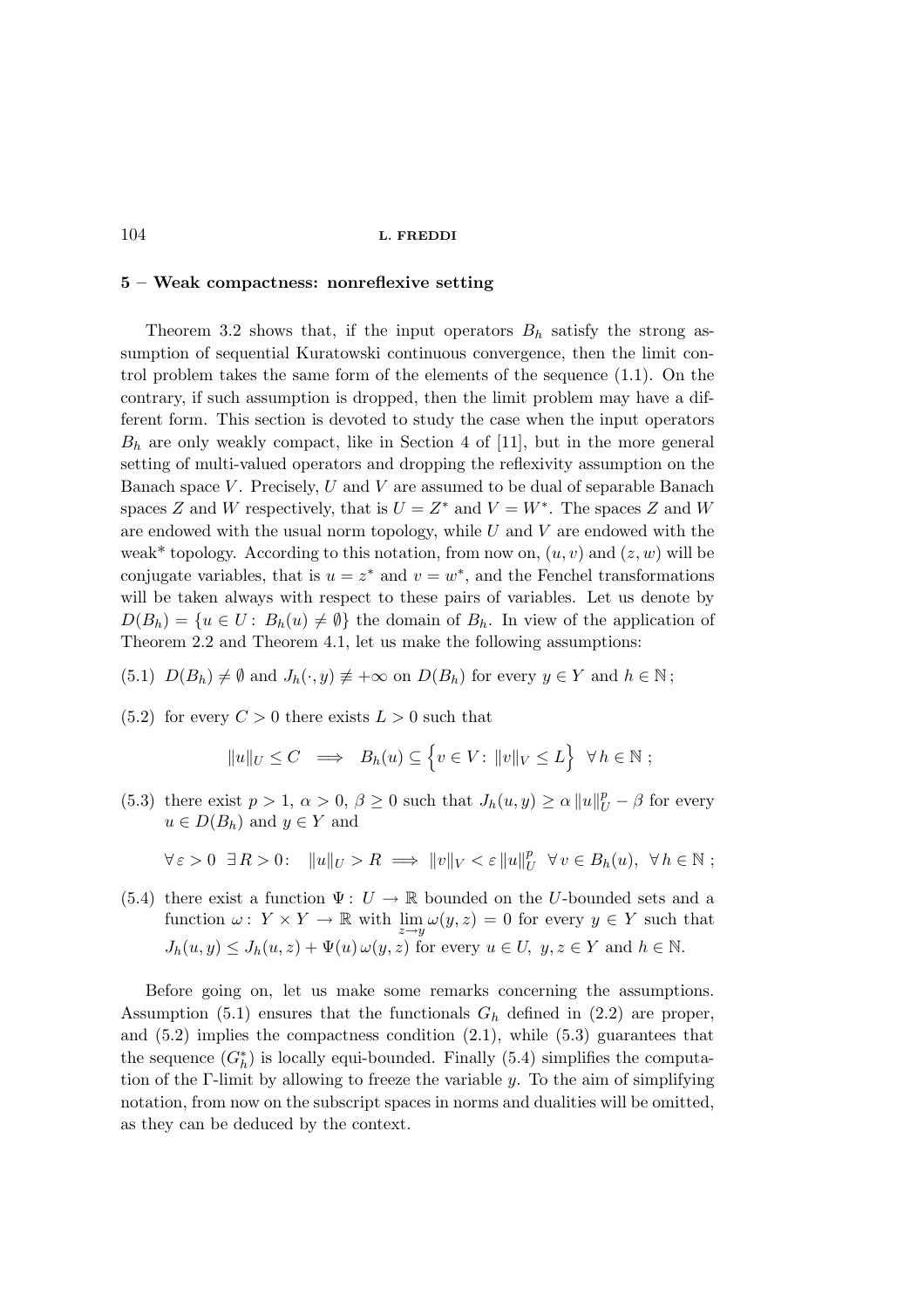**Theorem 5.1.** Let  $(G_h)$  be the sequence of functionals defined in (2.2). Besides hypotheses (5.1)–(5.4) let us assume that for every  $h \in \mathbb{N}$ 

(5.5) 
$$
\operatorname{sc}^-(U \times V) G_h(\cdot, \cdot, y) \quad \text{be convex for every } y \in Y.
$$

If, for every  $(z, w, y) \in Z \times W \times Y$  the pointwise limit

$$
\lim_{h \to \infty} G_h^*(z, w, y)
$$

exists, then on  $U \times V \times Y$  there exists the  $\Gamma$ -limit  $\Gamma(\mathbb{N}, U \times V^-, Y)$   $\lim_{h \to \infty} G_h$  and coincides with  $\left(\lim_{h\to\infty} G_h^*\right)^*$ . If moreover  $(A_h)$  G-converges to A then the limit problem for the sequence  $(1.1)$  is given by

$$
\min \left\{ \inf_{v \in A(y)} G(u, v, y) : (u, y) \in U \times Y \right\}
$$

where

$$
G(u,v,y)=\Big(\lim_{h\to\infty}G^*_h\Big)^*(u,v,y)
$$

and each polar is taken with respect to  $u, v$  and their dual variables.

Proof: By hypothesis (5.4) we have that

$$
\Gamma(\mathbb{N}, U \times V^-, Y) \lim_{h \to \infty} G_h(u, v, y) = \Gamma(\mathbb{N}, U \times V^-) \lim_{h \to \infty} G_h(u, v, y)
$$

for every  $(u, v, y) \in U \times V \times Y$ . We have then to prove that, setting  $X := Z \times W$ (and being then  $X^* = U \times V$ ), the functionals  $G_h(\cdot, \cdot, y)$  satisfy, for every  $y \in Y$ , to condition (i) of Theorem 4.1, condition (ii) coinciding with (5.5). Let us fix  $z \in Z$ ,  $w \in W$ ,  $y \in Y$  and  $\varepsilon > 0$  small enough. By (5.2) and (5.3) there exists  $L > 0$  such that  $B_h(u) \subseteq \{v \in V : ||v|| \le L + \varepsilon ||u||^p\}$  for every  $u \in U$ . Therefore, choosing  $\varepsilon > 0$  such that  $\alpha - \varepsilon ||w|| > 0$ , we obtain

$$
G_h^*(z, w, y) = \sup \Big\{ \langle z, u \rangle + \langle w, v \rangle - J_h(u, y) : u \in D(B_h), v \in B_h(u) \Big\}
$$
  

$$
\leq L \|w\| + \beta + \sup \Big\{ \|z\| \|u\| - \Big(\alpha - \varepsilon \|w\| \Big) \|u\|^p : u \in U \Big\}
$$
  

$$
= L \|w\| + \beta + \frac{\|z\|^{p'}}{p'\Big(p\Big(\alpha - \varepsilon \|w\|\Big)\Big)^{1/(p-1)}}
$$

where  $p'$  is the conjugate exponent to p. Then the functionals  $G_h^*$  from  $Z \times W$ to (−∞, +∞] are locally equi-bounded, and by convexity they are strongly equicontinuous at every point, so that, by Proposition 5.9 of Dal Maso [12], the Γ-convergence turns out to be equivalent to pointwise convergence. The thesis follows by Theorem  $(4.1)$  and Theorem  $(2.2)$ .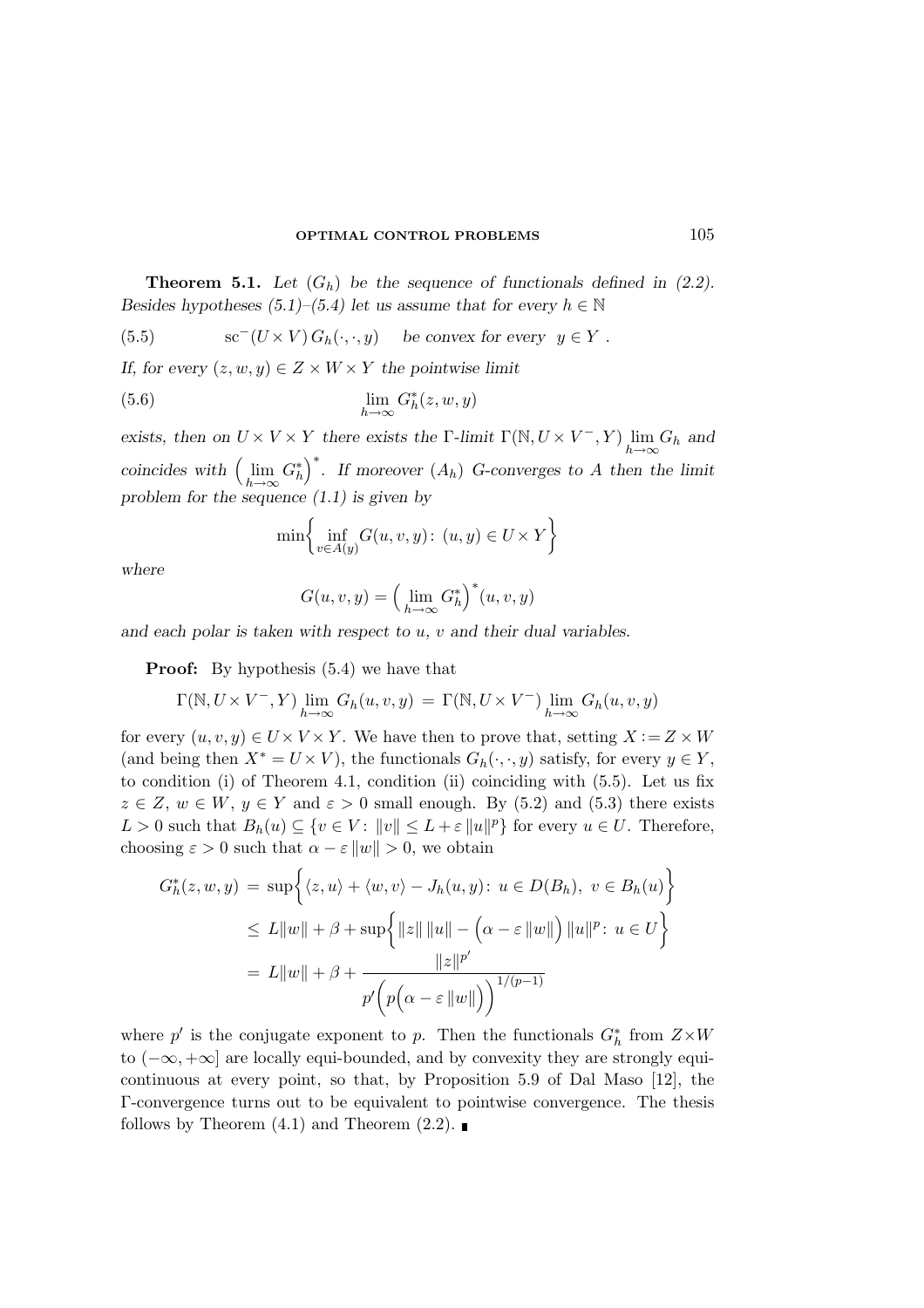## 6 – The measure framework

To provide a concrete application of the abstract framework of the previous section, we introduce here the functional tool that we are going to use.

Let  $\Omega$  be a separable locally compact metric space,  $\beta$  the Borel  $\sigma$ -algebra of  $\Omega$ , and  $\mu: \mathcal{B} \to [0, +\infty[$  a measure. For every vector-valued measure  $\lambda: \mathcal{B} \to \mathbb{R}^n$ and every  $E \in \mathcal{B}$  let us denote by  $|\lambda|(E)$  the variation of  $\lambda$  on E. The following spaces will be considered.

- $C_0(\Omega;\mathbb{R}^n)$ , the space of all continuous functions  $u: \Omega \to \mathbb{R}^n$  "vanishing on the boundary", that is, such that for every  $\varepsilon > 0$  there exists a compact subset  $K_{\varepsilon}$  of  $\Omega$  with  $|u(x)| < \varepsilon$  for all  $x \in \Omega \backslash K_{\varepsilon}$ ;
- $\mathcal{M}(\Omega;\mathbb{R}^n)$ , the space of all vector-valued measures  $\lambda: \mathcal{B} \to \mathbb{R}^n$  with finite variation on  $\Omega$ ;
- $L^p_\mu(\Omega;X)$ , where X is a normed space and  $p\in[1,+\infty)$ , the space of functions  $u: \Omega \to X$  such that  $\int_{\Omega} ||u||_X^p d\mu < +\infty;$
- $BV(\Omega;\mathbb{R}^n)$  where  $\Omega \subseteq \mathbb{R}^n$ , the space of functions  $u \in L^1(\Omega;\mathbb{R}^n)$  with first distributional derivative  $Du \in \mathcal{M}(\Omega;\mathbb{R}^n)$ .

If  $n = 1$  or  $X = \mathbb{R}$  we write  $C_0(\Omega)$ ,  $\mathcal{M}(\Omega)$ ,  $L^p_\mu(\Omega)$ ,  $BV(\Omega)$  instead of  $C_0(\Omega, \mathbb{R})$ ,  $\mathcal{M}(\Omega,\mathbb{R}), L^p_\mu(\Omega,\mathbb{R}), BV(\Omega;\mathbb{R}),$  and if  $\mu$  is the Lebesgue measure, that is  $\mu = dx$ , we write  $L^p(\Omega; X)$  instead of  $L^p_{dx}(\Omega, X)$ .

**Definition 6.1.** A measure  $\lambda \in \mathcal{M}(\Omega; \mathbb{R}^n)$  is said to be absolutely continuous with respect to  $\mu$  (shortly  $\lambda \ll \mu$ ) if  $|\lambda|(B) = 0$  whenever  $B \in \mathcal{B}$  and  $\mu(B) = 0$ .  $\lambda$  is said to be singular with respect to  $\mu$  (shortly  $\lambda \perp \mu$ ) if  $|\lambda|(\Omega \setminus B) = 0$  for a suitable *B* ∈ *B* with  $\mu(B) = 0$ .  $\Box$ 

In the sequel, given  $u \in L^1_\mu(\Omega;\mathbb{R}^n)$ , we denote by  $u \cdot \mu$  (or simply by u when no confusion is possible) the measure of  $\mathcal{M}(\Omega;\mathbb{R}^n)$  defined by  $(u \cdot \mu)(B) = \int_B u \, d\mu$ ,  $B \in \mathcal{B}$ . It is well-known that every measure  $\lambda \in \mathcal{M}(\Omega;\mathbb{R}^n)$  which is absolutely continuous with respect to  $\mu$  is representable in the form  $\lambda = u \cdot \mu$  for a suitable  $u \in L^1_\mu(\Omega;\mathbb{R}^n)$ ; moreover, by the Lebesgue–Nikodym decomposition theorem, for every  $\lambda \in \mathcal{M}(\Omega;\mathbb{R}^n)$  there exist a unique function  $u \in L^1_\mu(\Omega;\mathbb{R}^n)$  and a unique measure  $\lambda^s \in \mathcal{M}(\Omega;\mathbb{R}^n)$  such that  $\lambda = u \cdot \mu + \lambda^s$  and  $\lambda^s$  is singular with respect to  $\mu$ . The function u is called the Radon–Nikodym derivative of  $\lambda$  with respect to  $\mu$  and is often indicated by  $d\lambda/d\mu$ .

It is well-known that  $\mathcal{M}(\Omega;\mathbb{R}^n)$  can be identified with the dual space of  $C_0(\Omega;\mathbb{R}^n)$  by the duality  $\langle \lambda, u \rangle = \int_{\Omega} u \, d\lambda, u \in C_0(\Omega;\mathbb{R}^n), \lambda \in \mathcal{M}(\Omega;\mathbb{R}^n)$ , and the dual norm equals the total variation  $|\lambda|(\Omega)$ . The space  $\mathcal{M}(\Omega;\mathbb{R}^n)$  will be endowed with this norm or with the weak\* topology deriving from the duality with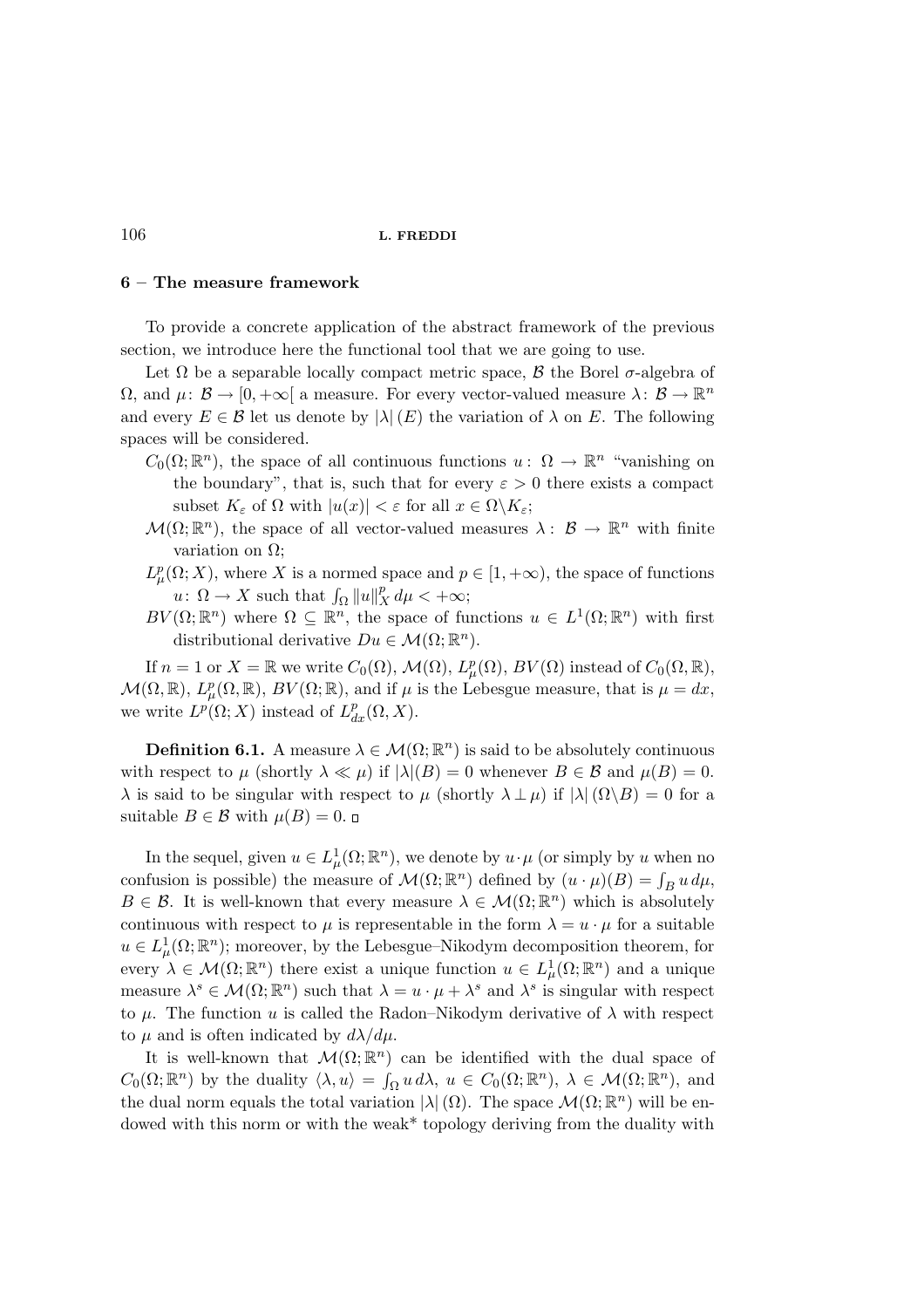$C_0(\Omega;\mathbb{R}^n)$ ; in particular, a sequence  $(\lambda_h)$  in  $\mathcal{M}(\Omega;\mathbb{R}^n)$  will be said to weakly\*converge to a measure  $\lambda \in \mathcal{M}(\Omega;\mathbb{R}^n)$  if and only if  $\langle \lambda_h, u \rangle \to \langle \lambda, u \rangle$  for every  $u \in C_0(\Omega; \mathbb{R}^n)$ .

**Lemma 6.2** ([10], Proposition 2.1). Let  $(\alpha_h)$  be a bounded sequence of positive measures in  $\mathcal{M}(\Omega)$  and  $\alpha \in \mathcal{M}(\Omega)$ . Then the following conditions are equivalent:

- (i)  $\alpha_h \to \alpha \ w^* \mathcal{M}(\Omega),$
- (ii)  $\lim_{h\to\infty} \alpha_h(A) = \alpha(A)$  for every Borel subset A of  $\Omega$  with compact closure in  $\Omega$  such that  $\alpha(\partial A) = 0$ .

Using this lemma we get the following statement concerning sequences of signed measures.

**Proposition 6.3.** Let  $\lambda_h$  be a bounded sequence of measures in  $\mathcal{M}(\Omega)$  and  $\lambda \in \mathcal{M}(\Omega)$ . If there exists a sequence of positive measures  $\alpha_h$  such that  $\alpha_h \to \alpha$ weakly\* and

(6.1) 
$$
\langle \lambda_h, \varphi \rangle \leq \langle \alpha_h, \varphi \rangle \quad \forall \, h \in \mathbb{N}, \ \forall \, \varphi \in C_0(\Omega), \ \varphi \geq 0 ,
$$

then the following propositions are equivalent:

- (i)  $\lambda_h \to \lambda \ w^* \mathcal{M}(\Omega);$
- (ii)  $\lim_{h\to\infty} \lambda_h(A) = \lambda(A)$  for every Borel subset A of  $\Omega$  with compact closure in  $\Omega$  such that  $\lambda(\partial A) = \alpha(\partial A) = 0$ .

**Proof:** It is enough to apply Lemma 6.2 to the sequence of positive measures  $\alpha_h$  and  $\mu_h = \alpha_h - \lambda_h$ .

It is worth notice that the requirement  $\alpha(\partial A) = 0$  in (ii) cannot be dropped. Indeed the sequence  $\lambda_h = h(1_{0,1/h}[-1_{-1/h,0[}) dx \in \mathcal{M}([-1,1])$  weakly\* converges to 0, but  $\lambda_h([0, 1/2]) \nrightarrow 0$ .

# 7 – Local input operators

In this section we apply the abstract framework of Section 5 to the case where the input operators  $B_h$  are local, possibly nonlinear, multi-valued, defined on  $L^p$ spaces and taking values into the nonreflexive space  $L^1$ . Precisely, let  $\Omega$  be a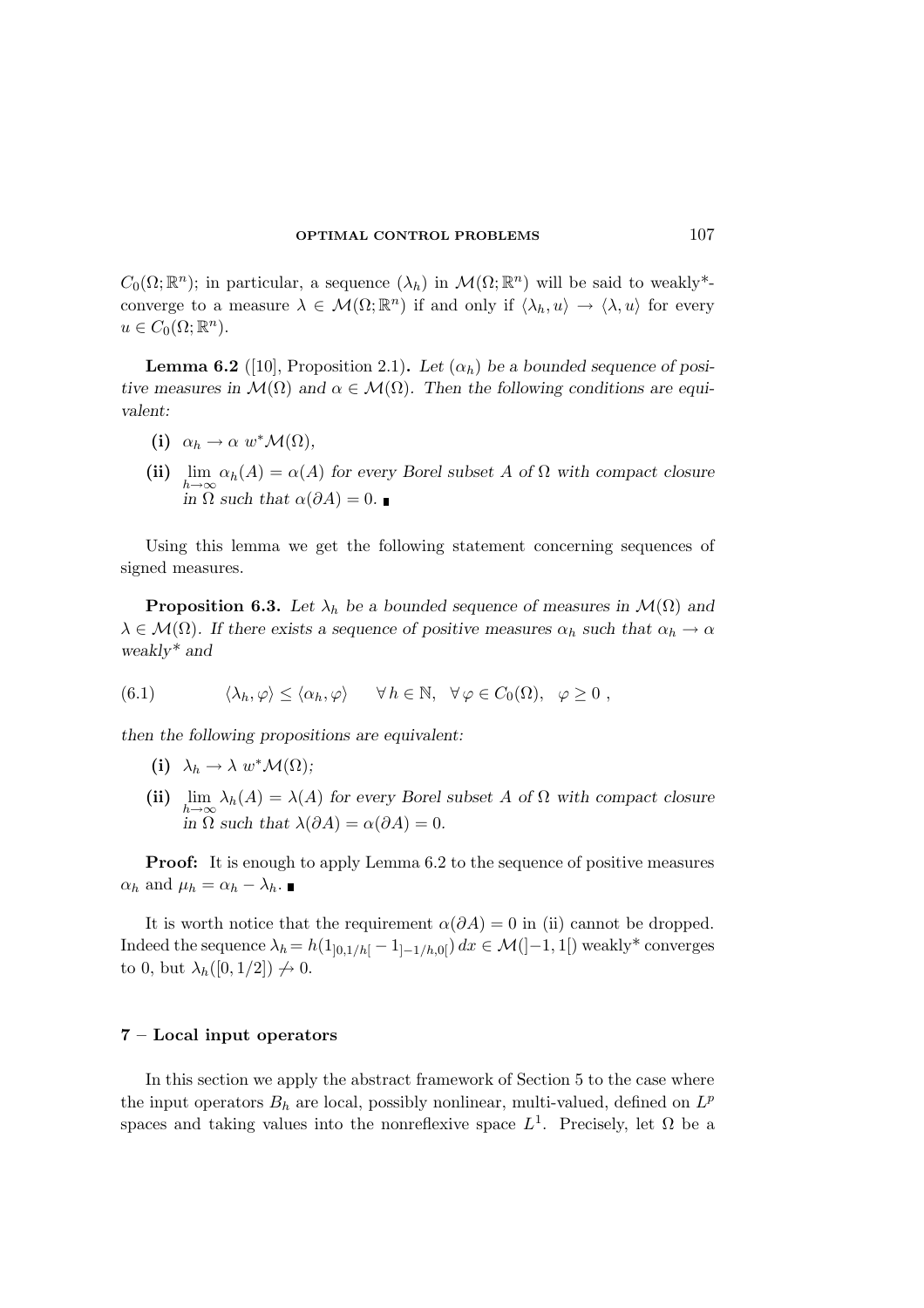bounded Borel subset of  $\mathbb{R}^n$  having positive measure, let  $p \in (1, +\infty)$ , and let

$$
B_h\colon L^p(\Omega;\mathbb{R}^m)\to \wp(L^1(\Omega;\mathbb{R}^n))
$$

be the multi-mapping defined by  $B_h(u)(x) = \{v \in L^1(\Omega; \mathbb{R}^n) : v(x) \in b_h(x, u(x))\}$ a.e.  $x \in \Omega$  where the multi-functions  $b_h: \ \Omega \times \mathbb{R}^m \to \wp(\mathbb{R}^n) \setminus \emptyset$  are Borel measurable (i.e. the graphs are Borel sets). Assume that the marginal functions

$$
V_h(x, u) = \sup\{|v|: v \in b_h(x, u)\}
$$

which are measurable, satisfy the following conditions:

- (7.1) there exist a constant  $N > 0$  and a sequence of functions  $(M_h)$  bounded in  $L^1(\Omega)$  such that  $V_h(x, u) \leq M_h(x) + N|u|^p$  for almost every  $x \in \Omega$ , every  $u \in \mathbb{R}^m$  and every  $h \in \mathbb{N}$ ;
- (7.2)  $V_h(x, u)$  increases at infinity less than the power p with respect to the variable *u*, that is  $\lim_{|u| \to +\infty}$  $V_h(x,u)$  $\frac{u(x, y)}{|u|^p} = 0$  uniformly with respect to  $x \in \Omega$ and  $h \in \mathbb{N}$ .

In order to find the limit problem we cannot take  $V = L^{1}(\Omega; \mathbb{R}^{n})$  because it is not dual of a separable Banach space and the compactness condition (2.1) required by Theorem 5.1 is not satisfied. This difficulty can be overcome by choosing  $V = \mathcal{M}(\Omega; \mathbb{R}^n)$ . In this way we can take  $U = L^p(\Omega; \mathbb{R}^m)$ ,  $Z = L^{p'}(\Omega; \mathbb{R}^m)$ and  $W = C_0(\Omega; \mathbb{R}^n)$ . Let Y be any space of measurable functions from  $\Omega$  to  $\mathbb{R}^k$ which is embedded into some  $L^s(\Omega; \mathbb{R}^k)$  space with  $s \in [1, +\infty]$ .

The cost is an integral functional of the form

$$
J_h(u, y) = \int_{\Omega} f_h(x, y, u) \, dx
$$

where  $f_h: \Omega \times \mathbb{R}^k \times \mathbb{R}^m \to ]-\infty, +\infty]$  are Borel functions satisfying

- (7.3) there exist  $a > 0$  and  $b \ge 0$  such that  $f_h(x, y, u) \ge a |u|^p b$  for almost every  $x \in \Omega$ , every  $(y, u) \in \mathbb{R}^k \times \mathbb{R}^m$  and  $h \in \mathbb{N}$ ;
- (7.4) there exist a function  $\sigma: \mathbb{R}^k \times \mathbb{R}^k \to [0, +\infty[$ , a number  $r \in [0, p]$  and a function  $\rho \in L^{p/r}(\Omega)$  such that  $\sigma(y, \eta) \to 0$  in  $L^{p/(p-r)}$  as  $\eta \to y$  in Y and  $f_h(x, y, u) \le f_h(x, \eta, u) + \sigma(y, \eta) (\rho(x) + |u|^r)$  for almost every  $x \in \Omega$  and every  $u \in \mathbb{R}^m$ ,  $y, \eta \in \mathbb{R}^k$ , and  $h \in \mathbb{N}$ ;
- (7.5) there exists a control function  $u_0 \in L^p(\Omega;\mathbb{R}^m)$  such that for every  $y \in$  $L^s(\Omega,\mathbb{R}^k)$  the sequence of functions  $(f_h(\cdot,y(\cdot),u_0(\cdot)))$  is bounded in  $L^1(\Omega)$ .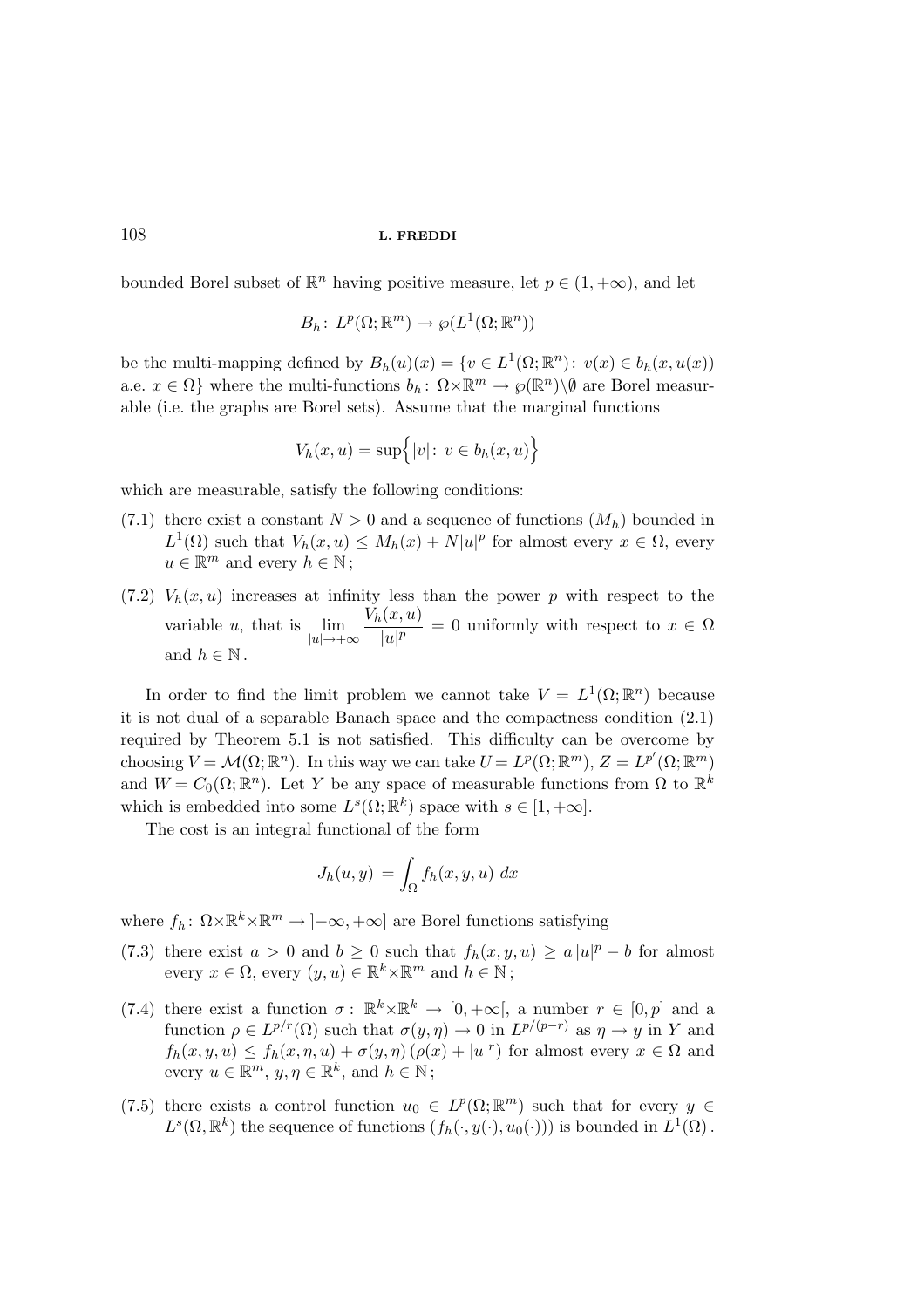It is easy to see that conditions  $(5.1)$ – $(5.4)$  required by Theorem 5.1 are fulfilled. It remains to check that also condition (5.5) is satisfied and to identify the pointwise limit (5.6). Since the operators  $B_h$  are local, setting for every  $(x, y, u, v) \in \Omega \times \mathbb{R}^k \times \mathbb{R}^m \times \mathbb{R}^n$ 

(7.6) 
$$
g_h(x, y, u, v) = f_h(x, y, u) + \chi_{v \in b_h(x, u)}
$$

we have

$$
G_h(u, v, y) = \int_{\Omega} g_h(x, y, u, v) dx + \chi_{v \ll dx}
$$

for any  $(u, v, y) \in U \times V \times Y$ . With the same arguments of [16] we can prove that  $G_h^*(z, w, y) = \int_{\Omega} g_h^*(x, y, z, w) dx$  and sc<sup>-</sup>(U×V)  $G_h(u, v, y) = \int_{\Omega} g_h^{**}(x, y, u, v) dx +$  $\chi_{v\ll dx}$ , hence Theorem 5.1 applies and to identify the limit problem in an explicit form we have only to calculate the functional

(7.7) 
$$
G(u, v, y) = \left(\lim_{h \to \infty} G_h^*\right)^*(u, v, y) .
$$

The following lemma will be useful.

**Lemma 7.1.** Under (7.1)–(7.5) there exist a function  $\Psi: Z \times W \to \mathbb{R}$  bounded on the  $Z \times W$ -bounded sets and a function  $\omega : L^s(\Omega; \mathbb{R}^k) \times L^s(\Omega; \mathbb{R}^k) \to \mathbb{R}$  with  $\lim_{\eta \to y} \omega(y, \eta) = 0$  for every  $y \in L^s(\Omega; \mathbb{R}^k)$  such that

$$
\int_{\Omega} g_h^*(x, y, z, w) \psi(x) dx \le \int_{\Omega} g_h^*(x, \eta, z, w) \psi(x) dx + \Psi(z, w) \omega(y, \eta) \|\psi\|_{\infty}
$$

for all  $z \in Z$ ,  $w \in L^{\infty}(\Omega; \mathbb{R}^n)$ ,  $y, \eta \in L^s(\Omega; \mathbb{R}^k)$ ,  $\psi \in L^{\infty}(\Omega)$ ,  $\psi \ge 0$  and  $h \in \mathbb{N}$ .

**Proof:** Let  $(x, y, z, w) \in \Omega \times \mathbb{R}^k \times \mathbb{R}^m \times \mathbb{R}^n$ . By definition of Fenchel transformation

(7.8) 
$$
g_h^*(x, y, z, w) = \sup \{ u z + v w - f_h(x, y, u) : u \in \mathbb{R}^m, v \in b_h(x, u) \}.
$$

By (7.3)  $g_h^*(x, y, z, w)$  is finite, so that, for every  $\varepsilon > 0$  there exists  $u_{\varepsilon} =$  $u_{\varepsilon}(x, y, z, w) \in \mathbb{R}^m$  such that  $g_h^*(x, y, z, w) \leq u_{\varepsilon} z + \sup\{v \, w : \, v \in b_h(x, u_{\varepsilon})\}\$  $f_h(x, y, u_\varepsilon) + \varepsilon$ . Using (7.1) and (7.2) we obtain that there exists a decreasing positive function R such that

(7.9) 
$$
V_h(x, u) \le |M_h(x)| + NR(\delta) + \delta |u|^p \quad \text{for every} \quad \delta > 0
$$

and therefore, by (7.3) and choosing  $\delta = a / |w| p'$  we get (for any  $0 < \varepsilon \le 1$ )

$$
g_h^*(x, y, z, w) \leq |u_{\varepsilon}| |z| + |w| |M_h(x)| + |w| N R\left(\frac{a}{|w|p'}\right) - \frac{a}{p} |u_{\varepsilon}|^p + b + 1.
$$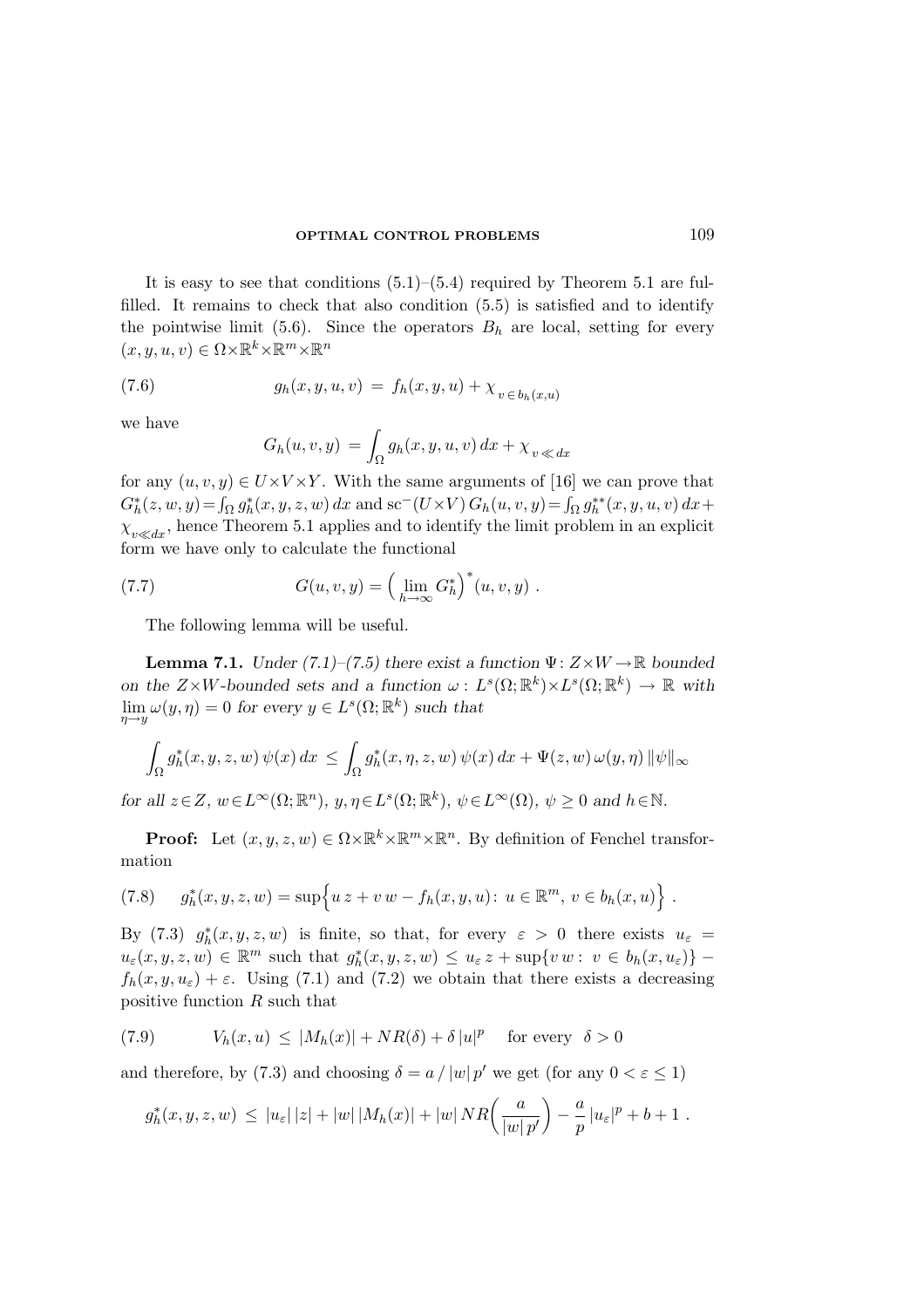To estimate  $|u_{\varepsilon}|$  we observe that, by (7.1)

$$
(7.10) \quad g_h^*(x, y, z, w) \ge
$$
  
 
$$
\ge -|u_0(x)| |z| - |M_h(x)| |w| - N |w| |u_0(x)|^p - |f_h(x, y, u_0(x))| .
$$

By putting together the last two inequalities, and setting

$$
\gamma_h(x, z, w) = 2 |M_h(x)| |w| + |w| NR\left(\frac{a}{|w|p'}\right) + b + 1 + |u_0(x)| |z| + N |w| |u_0(x)|^p,
$$

then we have  $-\frac{a}{p}$  $\frac{a}{p} |u_{\varepsilon}|^p + |z| |u_{\varepsilon}| + \gamma_h(x, z, w) + |f_h(x, y, u_0(x))| \geq 0$  for every  $0<\varepsilon\leq 1,$  from which we can easily obtain

$$
|u_{\varepsilon}|^r \leq \left(\frac{p}{a}|z|\right)^{\frac{r}{p-1}} + \left(\frac{p}{a}\right)^{\frac{r}{p}} \left(\gamma_h(x,z,w)^{\frac{r}{p}} + |f_h(x,y,u_0(x))|^{\frac{r}{p}}\right) \quad \forall \, 0 < \varepsilon \leq 1 \; .
$$

Therefore, using assumption (7.4), we have

$$
g_h^*(x, y, z, w) =
$$
  
\n
$$
= \sup \left\{ u \, z + \sup \{ v \, w : \, v \in b_h(x, u) \} - f_h(x, y, u) : \right\}
$$
  
\n
$$
|u|^r \le \left( \frac{p}{a} |z| \right)^{\frac{r}{p-1}} + \left( \frac{p}{a} \right)^{\frac{r}{p}} \left( \gamma_h(x, z, w)^{\frac{r}{p}} + |f_h(x, y, u_0(x))|^{\frac{r}{p}} \right) \right\}
$$
  
\n(7.11) 
$$
\le \sup \left\{ u \, z + \sup \{ v \, w : \, v \in b_h(x, u) \} - f_h(x, \eta, u) + \sigma(y, \eta) \left( \rho(x) + |u|^r \right) : \right\}
$$
  
\n
$$
|u|^r \le \left( \frac{p}{a} |z| \right)^{\frac{r}{p-1}} + \left( \frac{p}{a} \right)^{\frac{r}{p}} \left( \gamma_h(x, z, w)^{\frac{r}{p}} + |f_h(x, y, u_0(x))|^{\frac{r}{p}} \right) \right\}
$$
  
\n
$$
\le g_h^*(x, \eta, z, w) +
$$
  
\n
$$
+ \sigma(y, \eta) \left[ \rho(x) + \left( \frac{p}{a} |z| \right)^{\frac{r}{p-1}} + \left( \frac{p}{a} \right)^{\frac{r}{p}} \left( \gamma_h(x, z, w)^{\frac{r}{p}} + |f_h(x, y, u_0(x))|^{\frac{r}{p}} \right) \right].
$$

To conclude is now enough to replace the vectors  $y, \eta, z, w$  with functions in the suitable spaces, to multiply by  $\psi$ , to pass to the integral and to use the Hölder's inequality, the assumptions (7.1) and (7.5) and the fact that  $R(a / |w| p')$  is an increasing function of  $|w|$ .

**Theorem 7.2.** Under assumptions  $(7.1)$ ,  $(7.2)$ ,  $(7.3)$ ,  $(7.5)$  and if there exists a positive measure  $\mu \in \mathcal{M}(\Omega)$  and a subsequence  $(f_{n_k})$  of  $(f_h)$  such that  $(|f_{n_k}(\cdot, y, u_0(\cdot))|)$  is weakly converging in  $L^1_\mu(\Omega)$  for every  $y \in \mathbb{R}^k$  and, denoting by  $\lambda$  the weak\* limit of a subsequence of  $(|M_h|)$  (which always exists), then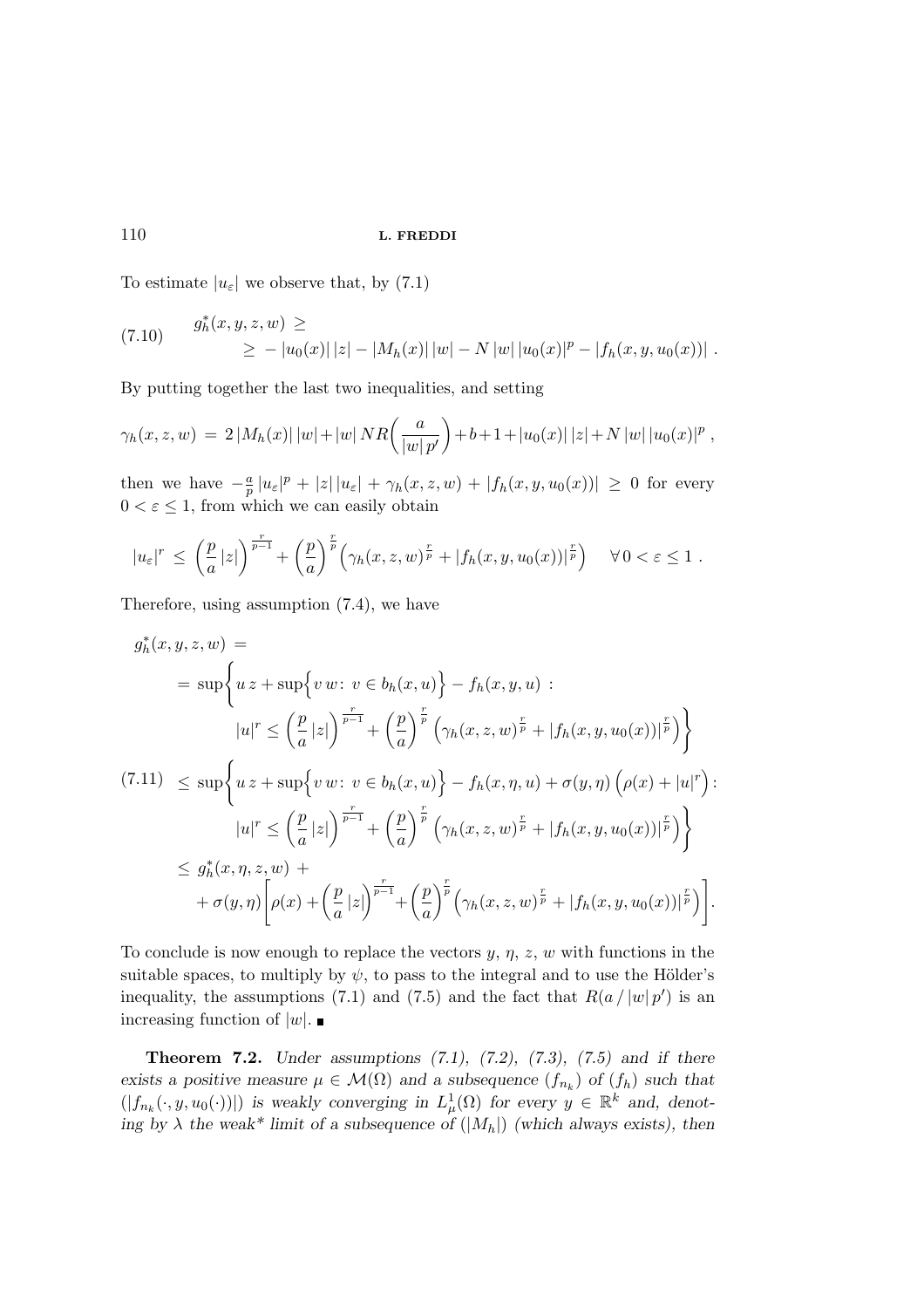there exist a subsequence  $(g_{h_k}^*(\cdot, y, z, w))$  and an integrand  $g: \Omega \times \mathbb{R}^k \times \mathbb{R}^m \times \mathbb{R}^n \to$  $[-\infty, +\infty]$  such that

(7.12) 
$$
g_{h_k}^*(\cdot, y, z, w) \cdot dx \to g(\cdot, y, z, w) \cdot \nu \quad \text{ weakly* in } \mathcal{M}(\Omega)
$$

for every  $z \in \mathbb{R}^m$ ,  $w \in \mathbb{R}^n$  and  $y \in \mathbb{R}^k$  where  $\nu = dx + \mu + \lambda$ . Moreover the integrand  $q$  turns out to be measurable with respect to  $x$ , continuous with respect to y and convex with respect to  $(z, w)$  for  $\nu$ -a.e.  $x \in \Omega$ .

**Proof:** Let  $(x, y, z, w) \in \Omega \times \mathbb{R}^k \times \mathbb{R}^m \times \mathbb{R}^n$ . By definition of Fenchel transformation (see  $(7.8)$ ) and using  $(7.3)$  and  $(7.9)$  we get

$$
g_h^*(x, y, z, w) \le \sup_{u \in \mathbb{R}^m} \left\{ z u + \left( |w| \, \delta - a \right) |u|^p \right\} + |w| |M_h(x)| + |w| N R(\delta) + b
$$

and choosing  $\delta = a / |w| p'$  and putting  $R = R(a / |w| p')$  we obtain

(7.13) 
$$
g_h^*(x, y, z, w) \leq a^{1-p'} \frac{|z|^{p'}}{p'} + |w| |M_h(x)| + |w| N R + b.
$$

Putting together (7.10) and (7.13), the following estimate can be obtained for any  $x \in \mathbb{R}^n$ ,  $y \in \mathbb{R}^k$ ,  $z \in \mathbb{R}^m$ ,  $w \in \mathbb{R}^n$  and  $h \in \mathbb{N}$ 

(7.14) 
$$
|g_h^*(x, y, z, w)| \le |w| |M_h(x)| + |f_h(x, y, u_0(x))| + a^{1-p'} \frac{|z|^{p'}}{p'} + |w| N E(|w|) + |u_0(x)| |z| + N |w| |u_0(x)|^p + b
$$

where  $E$  is an increasing positive function. By assumptions  $(7.1)$  and  $(7.5)$ ,  $(7.14)$ implies that the sequence  $(g_h^*(\cdot, y, z, w))$  is bounded in  $L^1(\Omega)$  for every  $(y, z, w)$ . Then we can extract a subsequence, which we continue to denote by  $(g_h^* )$ , weakly<sup>\*</sup> converging in  $\mathcal{M}(\Omega)$  to a measure  $\nu_{y,z,w}$  for every  $(y, z, w) \in \mathbb{Q}^k \times \mathbb{Q}^m \times \mathbb{Q}^n$ . For  $(y, z, w) \in \mathbb{R}^k \times \mathbb{R}^m \times \mathbb{R}^n$  let us define

(7.15) 
$$
\nu_{y,z,w} = w^* - \lim_{j \to \infty} \nu_{y_j, z_j, w_j}
$$

where  $(y_j, z_j, w_j) \in \mathbb{Q}^k \times \mathbb{Q}^m \times \mathbb{Q}^n$  is any sequence converging to  $(y, z, w)$ . Let us now prove that the definition above is well posed. Let  $(y_i, z_i, w_i)$  and  $(\overline{y}_j, \overline{z}_j, \overline{w}_j)$  be two sequences in  $\mathbb{Q}^m \times \mathbb{Q}^n \times \mathbb{Q}^k$  both converging to  $(y, z, w)$ and assume that there exists the weak<sup>\*</sup> limits  $\nu_{y,z,w} = w^* - \lim_{j \to \infty} \nu_{y_j,z_j,w_j}$  and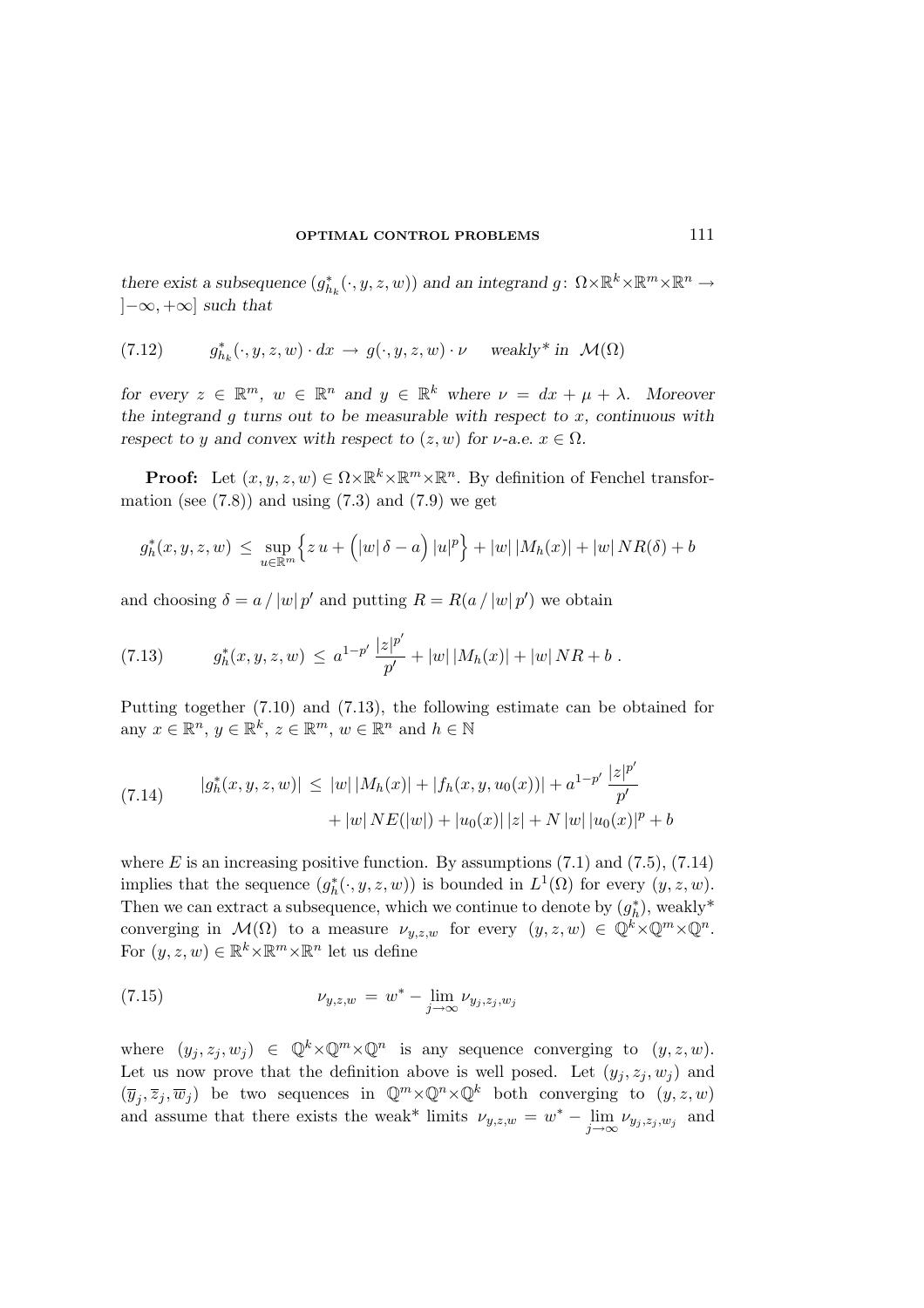$\overline{\nu}_{y,z,w} = w^* - \lim_{j \to \infty} \nu_{\overline{y}_j,\overline{z}_j,\overline{w}_j}$ . Then, for every  $\varphi \in C_0(\Omega)$ , we have

$$
\left| \int_{\Omega} \varphi \, d\nu_{y,z,w} - \int_{\Omega} \varphi \, d\overline{\nu}_{y,z,w} \right| \leq \left| \int_{\Omega} \varphi \, d\nu_{y,z,w} - \int_{\Omega} \varphi \, d\nu_{y_j,z_j,w_j} \right| \n+ \left| \int_{\Omega} \varphi \, d\nu_{y_j,z_j,w_j} - \int_{\Omega} g_h^*(x, y_j, z_j, w_j) \, \varphi(x) \, dx \right| \n+ \left| \int_{\Omega} \left[ g_h^*(x, y_j, z_j, w_j) - g_h^*(x, y, z_j, w_j) \right] \varphi(x) \, dx \right| \n+ \left| \int_{\Omega} \left[ g_h^*(x, y, z_j, w_j) - g_h^*(x, y, \overline{z}_j, \overline{w}_j) \right] \varphi(x) \, dx \right| \n+ \left| \int_{\Omega} \left[ g_h^*(x, y, \overline{z}_j, \overline{w}_j) - g_h^*(x, \overline{y}_j, \overline{z}_j, \overline{w}_j) \right] \varphi(x) \, dx \right| \n+ \left| \int_{\Omega} g_h^*(x, \overline{y}_j, \overline{z}_j, \overline{w}_j) \, \varphi(x) \, dx - \int_{\Omega} \varphi \, d\nu_{\overline{y}_j, \overline{z}_j, \overline{w}_j} \right| \n+ \left| \int_{\Omega} \varphi \, d\nu_{\overline{y}_j, \overline{z}_j, \overline{w}_j} - \int_{\Omega} \varphi \, d\overline{\nu}_{y,z,w} \right|.
$$

By splitting  $\varphi$  into the sum of its positive and negative parts which are both positive functions in  $L^{\infty}(\Omega)$  and using Lemma 7.1, we obtain

$$
\left|\int_{\Omega}\Big[g_h^*(x,y_j,z_j,w_j)\,x-g_h^*(x,y,z_j,w_j)\Big]\,\varphi(x)\,dx\right| \,\leq\, 2\,\Psi(z_j,w_j)\,\omega(y,y_j)\,\|\varphi\|_{\infty}\;.
$$

Being convex and locally uniformly bounded with respect to the variables  $z$  and  $w$ (see (7.14)) the functionals  $(z, w) \to \int_{\Omega} g_h^*(x, y, z, w) \psi(x) dx$  ( $\psi \in L^{\infty}(\Omega)$ ,  $\psi \ge 0$ ) are locally equi-lipschitz, that is, for every  $h\in\mathbb{N}$ 

(7.16) 
$$
\left| \int_{\Omega} \left[ g_h^*(x, y, z, w) \psi(x) - g_h^*(x, y, z_j, w_j) \right] \psi(x) dx \right| \leq
$$
  
 
$$
\leq \alpha(\psi, y) \left( \|z - z_j\|_m + \|w - w_j\|_n \right)
$$

where  $\alpha(\psi, y)$  is a constant depending on  $\psi$  and y. Then, in the same way as before we have

$$
\left| \int_{\Omega} \varphi \, d\nu_{y,z,w} - \int_{\Omega} \varphi \, d\overline{\nu}_{y,z,w} \right| \le
$$
  
\n
$$
\leq \left| \int_{\Omega} \varphi \, d\nu_{y,z,w} - \int_{\Omega} \varphi \, d\nu_{y_j,z_j,w_j} \right| + \left| \int_{\Omega} \varphi \, d\nu_{y_j,z_j,w_j,y_j} - \int_{\Omega} g_h^*(x, y_j, z_j, w_j) \, \varphi(x) \, dx \right|
$$
  
\n
$$
+ 2 \, \Psi(z_j, w_j) \, \omega(y, y_j) \, \|\varphi\|_{\infty} + \left[ \alpha(\varphi^+, y) + \alpha(\varphi^-, y) \right] \left( \|z_j - \overline{z}_j\|_m + \|w_j - \overline{w}_j\|_n \right)
$$
  
\n
$$
+ 2 \, \Psi(\overline{z}_j, \overline{w}_j) \, \omega(y, \overline{y}_j) \, \|\varphi\|_{\infty} + \left| \int_{\Omega} g_h^*(x, \overline{y}_j, \overline{z}_j, \overline{w}_j) \, \varphi(x) \, dx - \int_{\Omega} \varphi \, d\nu_{\overline{y}_j, \overline{z}_j, \overline{w}_j} \right|
$$
  
\n
$$
+ \left| \int_{\Omega} \varphi \, d\nu_{\overline{y}_j, \overline{z}_j, \overline{w}_j} - \int_{\Omega} \varphi \, d\overline{\nu}_{y,z,w} \right|.
$$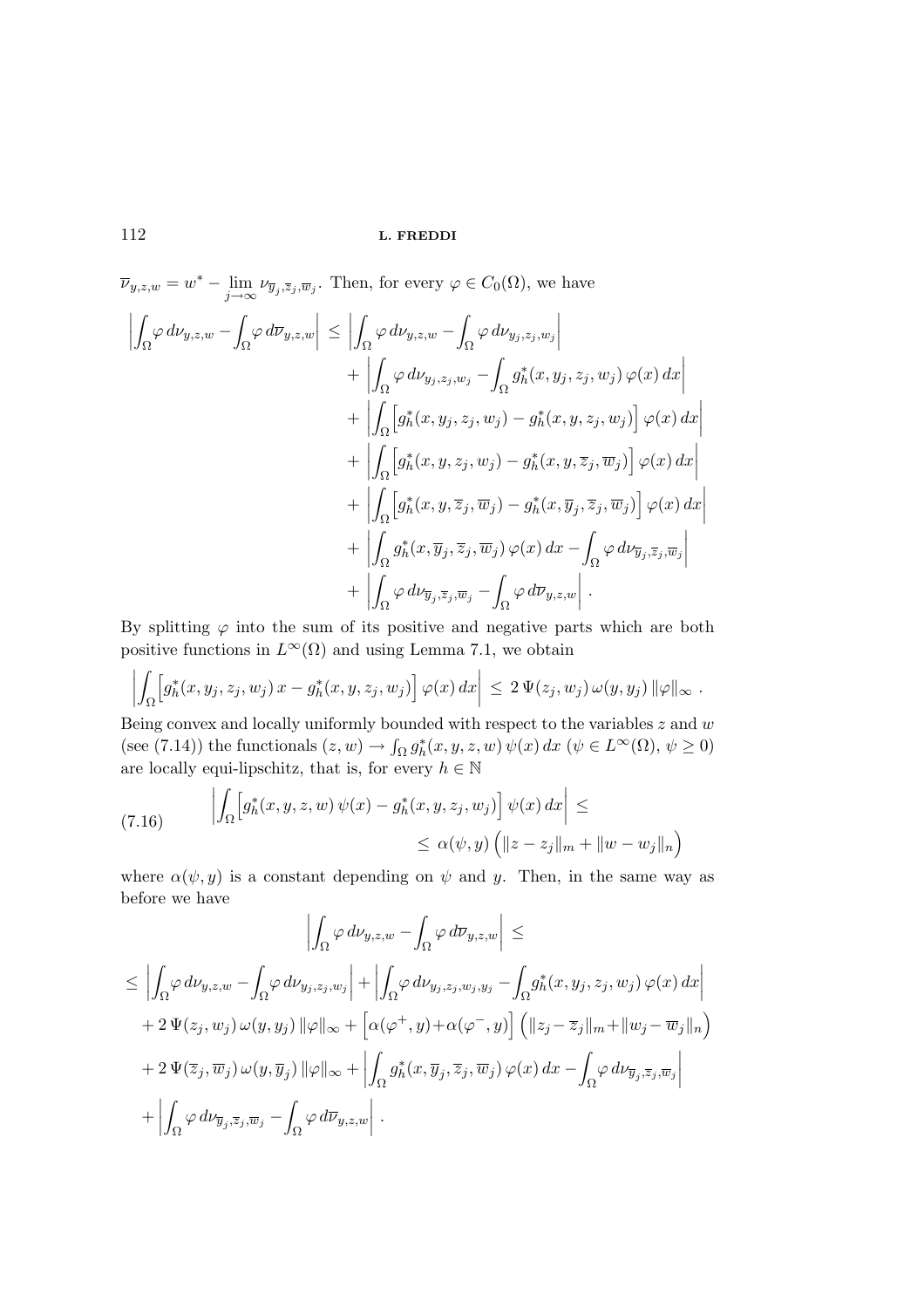Passing to the limit first as  $h \to \infty$  and then as  $j \to \infty$  the right hand side tends to 0 and  $\nu_{y,z,w}$  equals  $\overline{\nu}_{y,z,w}$ . The existence of the limit (7.15) follows by the facts that, by (7.14), the sequence  $\nu_{y_j,z_j,w_j}$  is bounded in  $\mathcal{M}(\Omega)$ , that the weak\* topology is metrizable on bounded sets and that the previous argument applies to every subsequence.

Using the same arguments as before we can easily prove that

$$
g_h^*(\cdot, y, z, w) \cdot dx \to \nu_{z,w,y}
$$
 weakly\* in  $\mathcal{M}(\Omega)$ 

for every  $(y, z, w) \in \mathbb{R}^k \times \mathbb{R}^m \times \mathbb{R}^n$ . On the other hand the sequence  $(|M_h|)$  admits a subsequence weakly<sup>\*</sup> converging in  $\mathcal{M}(\Omega)$  to a measure  $\lambda$  while  $(|f_h(\cdot, y, u_0(\cdot))|)$ admits, by assumption, a subsequence weakly<sup>\*</sup> converging for every  $y \in \mathbb{R}^k$  to measures which are, all togheter, absolutely continuous with respect to a measure  $\mu$ , so that all the measures  $\nu_{u,z,w}$  are absolutely continuous with respect to  $\nu = dx + \lambda + \mu$  and, by the Radon–Nikodym theorem, there exists a function g which satisfies  $(7.12)$ . Moreover it is convex with respect to the two last variables as a straightforward consequence of convexity of the  $g_h^*$ . Measurability with respect to  $x$  is ensured by Radon–Nikodym theorem. The continuity with respect to y can be easily obtained by multiplying (7.11) by a positive  $\varphi \in C_0(\Omega)$ , managing with Hölder's inequality, passing to the limit as  $h \to +\infty$  and getting pointwise extimates on the integrands.

**Theorem 7.3.** Assume (7.1)–(7.5) and let  $(q_h)$  be the sequence of functions defined in (7.6). If there exists a positive measure  $\lambda \in \mathcal{M}(\Omega)$  such that

(7.17) 
$$
|M_h(\cdot)| \cdot dx \to \lambda \quad \text{weakly* in } \mathcal{M}(\Omega) ,
$$

and there exist an integrand  $g: \Omega \times \mathbb{R}^k \times \mathbb{R}^m \times \mathbb{R}^n \to (-\infty, +\infty]$  and a positive measure  $\nu \in \mathcal{M}(\Omega)$  with  $dx \ll \nu$  such that

(7.18) 
$$
g_h^*(\cdot, y, z, w) \cdot dx \to g(\cdot, y, z, w) \cdot \nu \quad \text{weakly* in } \mathcal{M}(\Omega)
$$
  
for every  $(y, z, w) \in \mathbb{R}^k \times \mathbb{R}^m \times \mathbb{R}^n$ 

then

(7.19) 
$$
\lim_{h \to \infty} \int_{\Omega} g_h^*(x, y, z, w) dx = \int_{\Omega} g(x, y, z, w) dv
$$

for every  $(y, z, w) \in Y \times Z \times W$ .

Proof: As a first step, let us prove that

(7.20) 
$$
g_h^*(\cdot, y(\cdot), z, w) \cdot dx \to g(\cdot, y(\cdot), z, w) \cdot \nu
$$
 weakly\* in  $\mathcal{M}(\Omega)$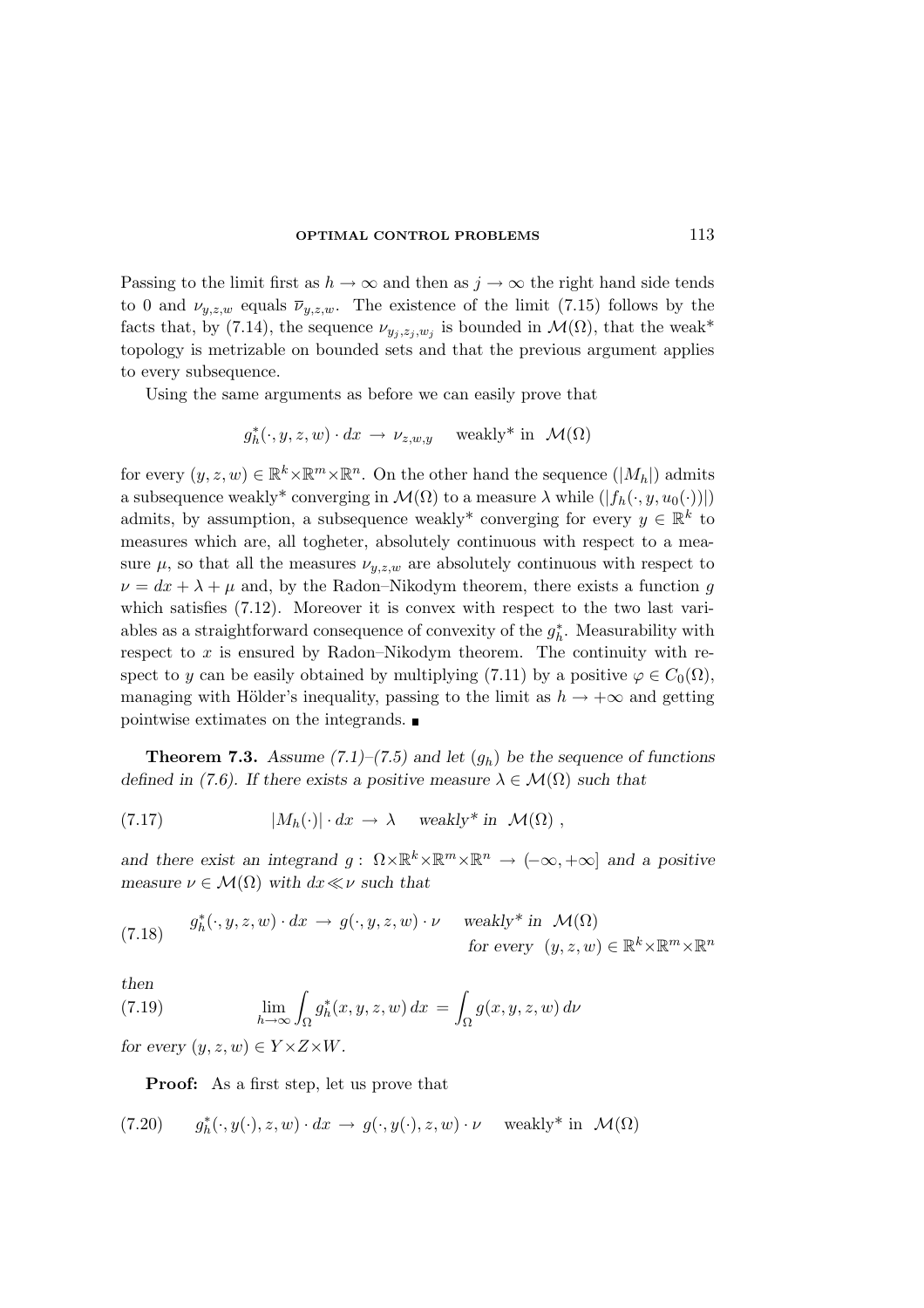for every  $(y, z, w) \in Y \times \mathbb{R}^m \times \mathbb{R}^n$ . To this aim, let us observe that (7.18) implies  $\sup_h \int_{\Omega} |g_h^*(x, y, z, w)| dx < +\infty$ ; hence, as the sequence  $(|M_h(\cdot)| \cdot dx)$  weakly\* converges to  $\lambda$  in  $\mathcal{M}(\Omega)$ , then by (7.13), for any  $y \in \mathbb{R}^k$ ,  $z \in \mathbb{R}^m$  and  $w \in \mathbb{R}^n$ , the sequence of measures  $\lambda_h = g_h^*(\cdot, y, z, w) \cdot dx$  fulfills the assumption (6.1) of Proposition 6.3 with  $\alpha = C(z, w) \cdot dx + |w| \cdot \lambda$  (where  $C(z, w) = a^{1-p'} |z|^{p'} / p' + |w| N R + b$ ). Using it, assumption (7.18) implies  $\int_A g_h^*(x, y, z, w) dx \to \int_A g(x, y, z, w) dv$  for every Borel subset A with compact closure in  $\Omega$  such that  $\nu(\partial A) = \alpha(\partial A) = 0$ . With this remark,  $(7.20)$  holds when y is a step function of the form

(7.21) 
$$
\varphi(t) = \sum_{i=1}^{N} a_i 1_{A_i}(t)
$$

where  $a_i$  are in  $\mathbb{R}^k$  and  $A_i$  are Borel subsets of  $\Omega$  with compact closure in  $\Omega$ such that  $\nu(\partial A_i) = \alpha(\partial A_i) = 0$ . In the general case, for fixed  $y \in Y$  there exist step functions  $y_k$  of the form (7.21) such that  $y_k \to y$  strongly in  $L^s_{\nu}(\Omega;\mathbb{R}^k)$ . Moreover, by using (7.14) with  $y \in L^{s}(\Omega;\mathbb{R}^{k})$  together with assumption (7.5) and (7.18) then we obtain easily that  $\sup_h \int_{\Omega} |g_h^*(x, y(x), z, w)| dx < +\infty$  and  $\int_{\Omega} |g(x, y(x), z, w)| d\nu < +\infty$  for every  $y \in L^{s}(\Omega; \mathbb{R}^{k}), z \in \mathbb{R}^{m}$  and  $w \in \mathbb{R}^{n}$ . For  $y \in Y$ ,  $z \in \mathbb{R}^m$ ,  $w \in \mathbb{R}^n$  and  $\varphi \in C_0(\Omega)$ , by using Lemma 7.1, we have

$$
\left| \int_{\Omega} g_h^*(x, y(x), z, w) \varphi(x) dx - \int_{\Omega} g(x, y(x), z, w) \varphi(x) dv \right| \le
$$
  
\n
$$
\leq \left| \int_{\Omega} g_h^*(x, y(x), z, w) \varphi(x) dx - \int_{\Omega} g_h^*(x, y_k(x), z, w) \varphi(x) dx \right|
$$
  
\n
$$
+ \left| \int_{\Omega} g_h^*(x, y_k(x), z, w) \varphi(x) dx - \int_{\Omega} g(x, y_k(x), z, w) \varphi(x) dv \right|
$$
  
\n
$$
+ \left| \int_{\Omega} g(x, y_k(x), z, w) \varphi(x) dv - \int_{\Omega} g(x, y(x), z, w) \varphi(x) dv \right|
$$
  
\n
$$
\leq 2 \Psi(z, w) \omega(y, y_k)
$$
  
\n
$$
+ \left| \int_{\Omega} g_h^*(x, y_k(x), z, w) \varphi(x) dx - \int_{\Omega} g(x, y_k(x), z, w) \varphi(x) dv \right|.
$$

By choosing k large enough that  $2 \Psi(z, w) \omega(y, y_k) < \varepsilon$  and passing to the limit as  $h \to +\infty$  we obtain (7.20). To prove (7.19), let us observe that, by (7.13), for any fixed  $y \in Y$ ,  $z \in \mathbb{R}^m$  and  $w \in \mathbb{R}^n$ , the sequence of measures  $\lambda_h =$  $g_h^*(\cdot, y(\cdot), z, w) \cdot dx$  fulfills the assumption (6.1) of Proposition 6.3 with the same  $\alpha$  as before. By Proposition 6.3, (7.20) is equivalent to  $\int_A g_h^*(x, y(x), z, w) dx \rightarrow$ <br> $\int_A g(x, y(x), z, w) dv$  for every Borel subset A with compact closure in  $\Omega$  such that  $A_{A} g(x, y(x), z, w)$  dv for every Borel subset A with compact closure in  $\Omega$  such that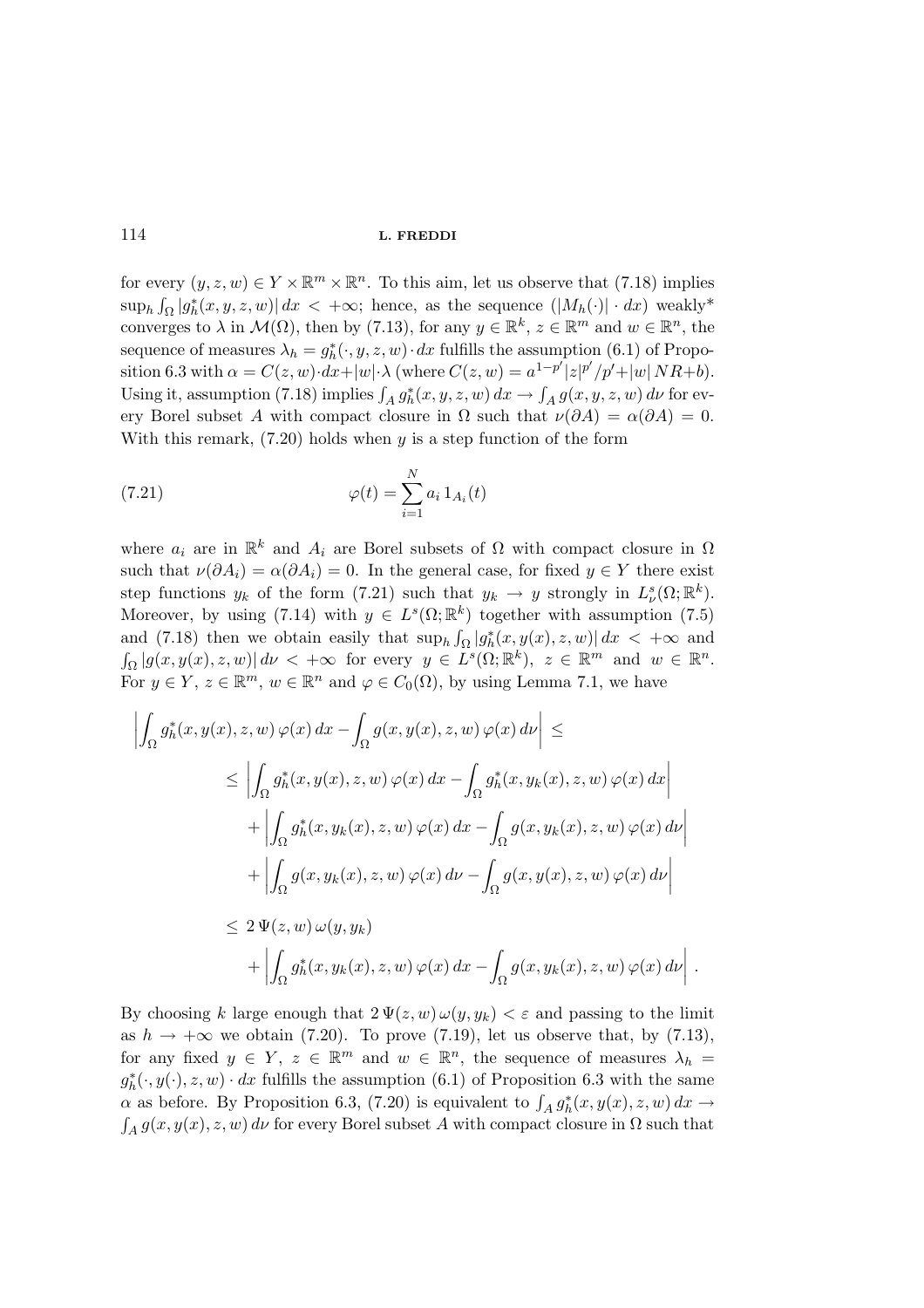$\nu(\partial A) = \alpha(\partial A) = 0$ . With this remark, (7.19) holds when  $y \in Y$  while z and w are step functions of the form (7.21) where  $a_i$  are in  $\mathbb{R}^m$  or  $\mathbb{R}^n$  respectively. In the general case, for fixed  $z \in L^{p'}(\Omega; \mathbb{R}^m)$ ,  $w \in C_0(\Omega; \mathbb{R}^n)$ , for every  $\varepsilon > 0$  there exist step functions of the form (7.21),  $z_{\varepsilon}$  and  $w_{\varepsilon}$ , such that  $||z_{\varepsilon}-z||_{p'} < \varepsilon$ ,  $||w_{\varepsilon}-w||_{\infty} < \varepsilon$ . Let now  $y \in Y$ ,  $z \in L^{p'}(\Omega; \mathbb{R}^m)$  and  $w \in C_0(\Omega; \mathbb{R}^n)$ . By (7.14), the functionals  $\int_{\Omega} g_h^*(x, y, z, w) dx$  take finite values and, using the lower semicontinuity of the total variation and the absolute continuity of the Lebesgue measure with respect to  $\nu$ , it is easy to see that also  $\int_{\Omega} g(x, y, z, w) d\nu$  takes finite values, hence

$$
\left| \int_{\Omega} g_h^*(x, y, z, w) dx - \int_{\Omega} g(x, y, z, w) dv \right| \le
$$
\n
$$
\leq \left| \int_{\Omega} g_h^*(x, y, z, w) dx - \int_{\Omega} g_h^*(x, y, z_{\varepsilon}, w_{\varepsilon}) dx \right|
$$
\n
$$
+ \left| \int_{\Omega} g_h^*(x, y, z_{\varepsilon}, w_{\varepsilon}) dx - \int_{\Omega} g(x, y, z_{\varepsilon}, w_{\varepsilon}) dv \right|
$$
\n
$$
+ \left| \int_{\Omega} g(x, y, z_{\varepsilon}, w_{\varepsilon}) dv - \int_{\Omega} g(x, y, z, w) dv \right|.
$$

Being convex and locally uniformly bounded with respect to the variables z and w (see (7.14)) the functionals  $\int_{\Omega} g_h^*(x, y, z, w) dx$  are locally equi-lipschitz, that is, for every  $h \in \mathbb{N}$  an inequality like (7.16) holds with  $\psi = 1$ . By (7.14) and the lower semicontinuity of the total variation, the convex functional  $\int_{\Omega} g(x, y, z, w) d\nu$  is locally bounded with respect to  $(z, w)$  and an inequality like  $(7.16)$  still holds for it. Therefore, by (7.22) we have

$$
\left| \int_{\Omega} g_h^*(x, y, z, w) dx - \int_{\Omega} g(x, y, z, w) dv \right| \le
$$
  

$$
\leq 2 \alpha(1, y) \varepsilon + \left| \int_{\Omega} g_h^*(x, y, z_{\varepsilon}, w_{\varepsilon}) dx - \int_{\Omega} g(x, y, z_{\varepsilon}, w_{\varepsilon}) dv \right|.
$$

The conclusion is now achieved by passing to the limit first as  $h \to +\infty$  and then as  $\varepsilon \to 0$ .

We can now calculate the functional  $G$  in  $(7.7)$  by using a theorem of Valadier [25]. We have

$$
G(u, v, y) = \int_{\Omega} g^* \left( x, y, u, \frac{dv}{d\nu} \right) d\nu + \chi_{v \ll \nu}(v)
$$

where  $dv/d\nu$  denotes the Radon–Nikodym derivative of the measure v with respect to  $\nu$ .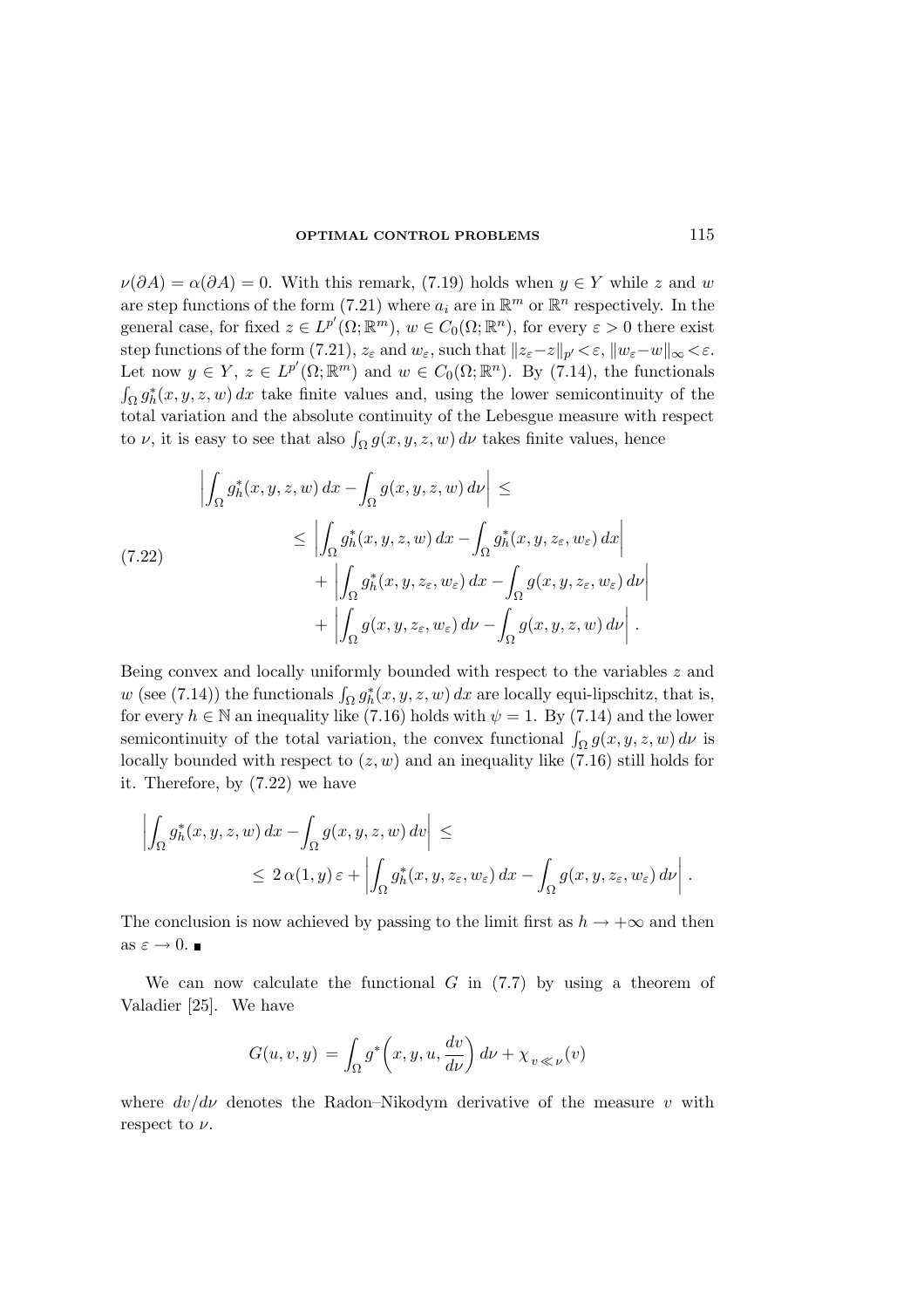Summarizing,  $(7.17)$  and  $(7.18)$  together with assumptions  $(7.1)$ – $(7.5)$  and  $(2.3)$ give to the limit problem (2.5) the form

(7.23) 
$$
\min_{(u,y)\in U\times Y} \inf \left\{ \int_{\Omega} g^*\left(x,y,u,\frac{dv}{d\nu}\right) d\nu : v \in A(y), v \ll \nu \right\}.
$$

Example 7.4. Consider the sequence of optimal control problems

$$
\min_{\substack{u \in L^{2}(0,1) \\ y \in W^{1,1}(0,1)}} \left\{ \int_{0}^{1} \left( \frac{u^{2}}{2} f(x, y) + \varphi(x, y) \right) dx : \ |y' - a_{h}(x, y)| \le b_{h}(x) |u|, \ y(0) = \xi_{h} \right\}
$$

where  $f, \varphi: (0, 1) \times \mathbb{R}^k \to (-\infty, +\infty]$  are Carathéodory integrands satisfying:

- (i) f is locally Lipschitz in y uniformly with respect to x;
- (ii)  $f(x, y) \ge c > 0$  for every  $(x, y) \in (0, 1) \times \mathbb{R}^k$ ;
- (iii) there exists a function  $\psi : (0,1) \times [0, +\infty[ \rightarrow [0, +\infty[, \psi = \psi(x,t), \text{in-}$ creasing in t and integrable in x such that  $0 \leq \varphi(x, y) \leq \psi(x, |y|)$  for every  $(x, y) \in (0, 1) \times \mathbb{R}^k$ .

Let  $b_h \in L^2(0,1)$ , and about the coefficients  $a_h$  assume that:

- (i) there exist two sequences of functions  $(C_h)$ ,  $(D_h)$  bounded in  $L^1(0,1)$ such that  $|a_h(x, s)| \leq C_h(x)|s| + D_h(x)$  for every  $(x, s) \in (0, 1) \times \mathbb{R}$ ,  $\forall h \in \mathbb{N};$
- (ii) for every  $x \in (0,1)$ ,  $r \geq 0$ ,  $y_1, y_2 \in \mathbb{R}$  with  $|y_1|, |y_2| \leq r$  it is  $|a_h(x, y_1) |a_h(x, y_2)| \leq \alpha_h(x, r) |y_1 - y_2|$  where  $\| \alpha_h(\cdot, r) \|_{L^1(0,1)} \leq \alpha(r) < +\infty$  for every  $h \in \mathbb{N}$ , and the sequence  $(\alpha_h(\cdot, r))_h$  be uniformly integrable.

Let us make the following convergence assumptions on data

$$
a_h(\cdot, y) \to a(\cdot, y) \quad \text{weakly in } L^1(0, 1) \text{ for every } y \in \mathbb{R} ,
$$
  
\n
$$
b_h \to b \quad \text{weakly in } L^2(0, 1) ,
$$
  
\n
$$
b_h^2 \to \mu \quad \text{weakly* in } \mathcal{M}([0, 1)) ,
$$
  
\n
$$
\xi_h \to \xi \quad \text{in } \mathbb{R} .
$$

Assume moreover that  $b(x) > 0$  for almost every  $x \in (0, 1)$ .

Our abstract construction suggests to take  $U = L^2(0,1), Y = W^{1,1}(0,1),$  $V = \mathcal{M}([0,1)) \times \mathbb{R}$ ,  $A_h: Y \to V$  defined by  $A_h(y) = (y' - a_h(x, y), y(0) - \xi_h)$  and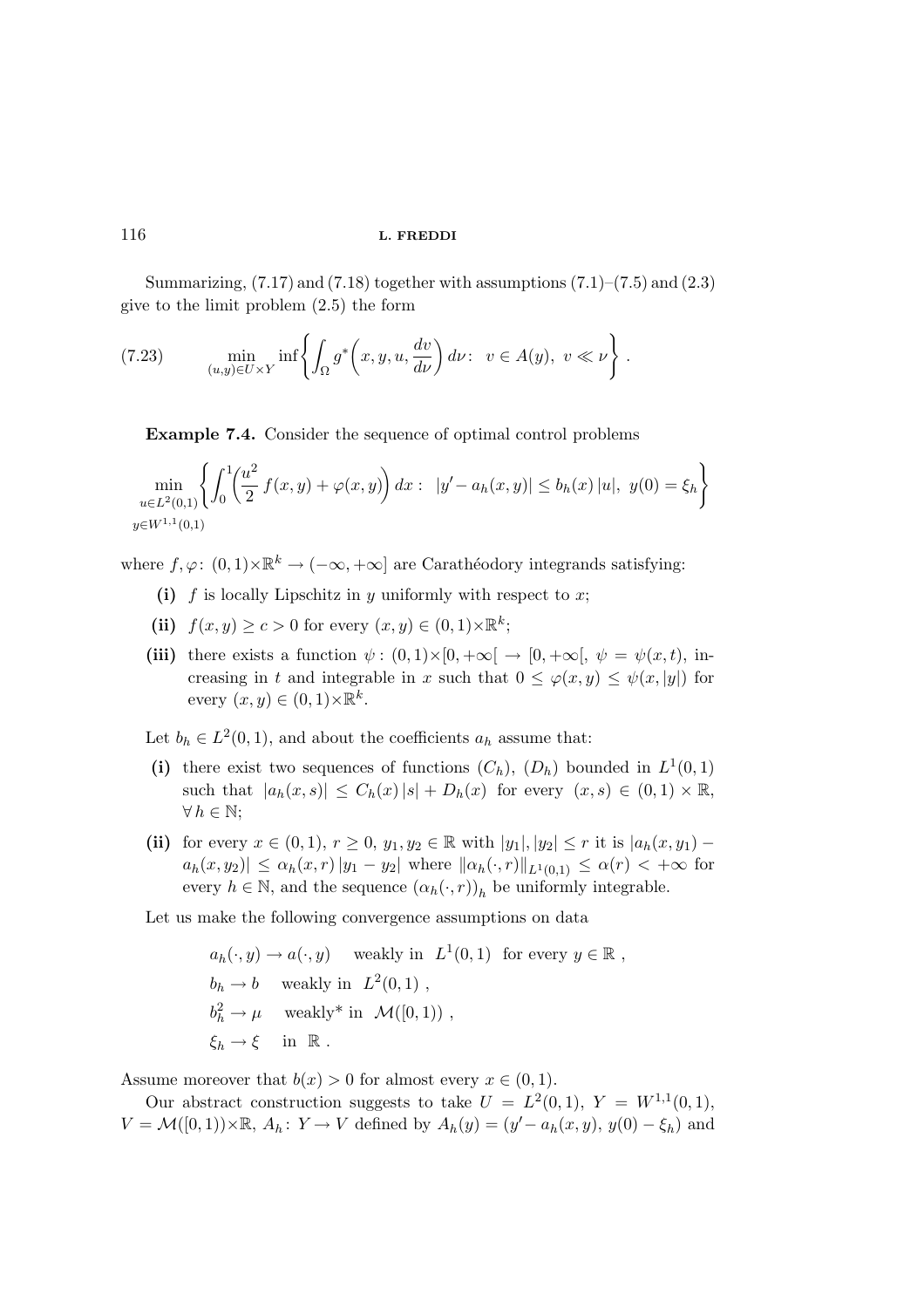$B_h: U \to V$  defined by  $B_h(u) = (b_h|u|, 0)$ . But in this way condition (2.3) of G-convergence is not satisfied because if  $v \in \mathcal{M}([0,1)) \backslash L^1(0,1)$  then a function  $y \in W^{1,1}(0,1)$  such that  $y'-a(x,y)=v$  does not exist. To recover this property we have to enlarge the space of states by taking Y the space  $BV(0, 1)$  of functions with bounded variation. The initial condition  $y(0) = \xi_h$  has to be intended in the sense of the right limit in 0, that is  $y(0^+) = \xi_h$ . It is now very easy to see that assumptions (7.1)–(7.5) are satisfied with  $p=2$  and  $M_h(x) = b_h^2(x)$ . By Proposition 4.1 of [10] the limit operator  $A: Y \to V$  is  $A(y) = (y'-a(x, y), y(0^+) - \xi - y'(\{0\})).$ By continuity of the functional  $\int_0^1 \varphi(x, y) dx$  with respect to the weak\* convergence in  $BV(0, 1)$  and the stability of  $\Gamma$ -convergence with respect to continuous additive perturbations, we can calculate the limit problem by neglecting this term, and add it to the limit cost at the end of computation.

As in (7.6), let us define

$$
g_h(x, y, u, v) = \frac{u^2}{2} f(x, y) + \chi_{|v| \le b_h(x)|u|}
$$

.

According to Theorem 7.3 and to (7.23), we have to calculate  $g_h^*$  which turns out to be equal to  $g_h^*(x, y, z, w) = (|z| + b_h(x) |w|)^2 / 2f(x, y)$ ; then we have to calculate the weak\* limit in  $\mathcal{M}([0,1))$  which is  $g(\cdot, y, z, w) \cdot \nu$  with

$$
g(x, y, z, w) = \begin{cases} \frac{|z|^2 + 2b(x)|w||z| + \mu^a(x)|w|^2}{2f(x, y)} & \text{in (0, 1)\setminus\Omega^s} \\ \frac{|w|^2}{2f(x, y)} & \text{in \Omega^s} \end{cases}
$$

and  $\nu = dx + \mu^s$ , where  $\mu^a(x) \cdot dx$  and  $\mu^s$  denote respectively the absolutely continuous and the singular part of  $\mu$  with respect to the Lebesgue measure and  $\Omega^s$  denotes the support of  $\mu^s$ . By taking the polar again we have

$$
g^*(x, y, u, v) = f(x, y) \cdot \begin{cases} \frac{|u|^2}{2} + \frac{(|v| + b(x) |u|)^2}{2(\mu^a(x) - b^2(x))} & \text{if } b(x)|u| < |v| < \frac{\mu^a(x)}{b(x)}|u| ,\\ \frac{|u|^2}{2} & \text{if } |v| \le b(x)|u| ,\\ \frac{|v|^2}{2\mu^a(x)} & \text{if } |v| \ge \frac{\mu^a(x)}{b(x)}|u| , \end{cases}
$$

and the limit problem turns out to be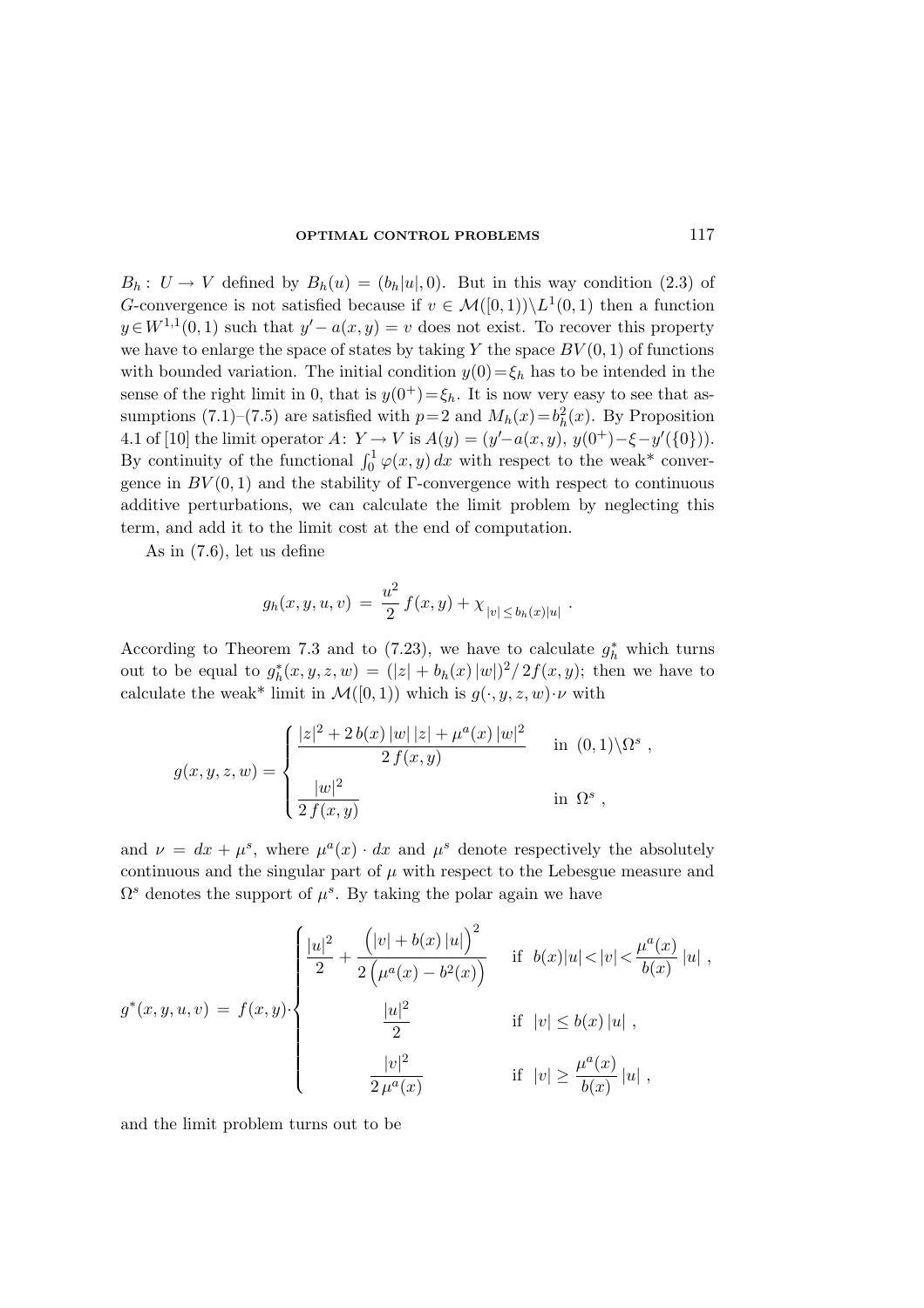$$
\min\left\{\int_{\Omega_1} \frac{|u|^2}{2} f(x, y) dx + \int_{\Omega_2} \left[\frac{|u|^2}{2} + \frac{\left(|y'^a - a(x, y)| - b(x)|u|\right)^2}{2\left(\mu^a(x) - b^2(x)\right)}\right] f(x, y) dx + \int_{\Omega_3} \frac{|y'^a - a(x, y)|^2}{2\mu^a(x)} f(x, y) dx + \int_{\Omega_3} \frac{1}{2} \left|\frac{d|y'^s}{d\mu^s}\right|^2 f(x, y) d\mu^s + \int_{\Omega} \varphi(x, y) dx ;
$$
  

$$
y' - a(x, y) \ll dx + \mu^s, \quad u \in L^2(0, 1), \quad y \in BV(0, 1)
$$

where

$$
\Omega_1 = \left\{ x \in (0,1) : \left| (y')^a(x) - a(x,y(x)) \right| \le b(x) |u(x)| \right\},\
$$
  
\n
$$
\Omega_2 = \left\{ x \in (0,1) : \left| b(x) |u(x)| \le \left| (y')^a(x) - a(x,y(x)) \right| \le \frac{\mu^a(x)}{b(x)} |u(x)| \right\},\
$$
  
\n
$$
\Omega_3 = \left\{ x \in (0,1) : \left| (y')^a(x) - a(x,y(x)) \right| \ge \frac{\mu^a(x)}{b(x)} |u(x)| \right\}.
$$

**Example 7.5.** A rather particular and concrete case is when  $f(x, y) = 1 + y^2$ ,  $\varphi(x, y) = |y - y_0(x)|^2$  where  $y_0$  is given in  $L^2(0, 1)$ ,  $a_h = 0$ , and the coefficient  $b_h$ is sum of three functions  $b_h = 1 + r_h + \delta_h$  where  $\delta_h = \mathbf{1}_{[0,1/h]}(t) \sqrt{h}$  while  $r_h$  is the h-th Rademacher function. The sequence of control problems is then

$$
\min_{u \in L^{2}(0,1)} \left\{ \int_{0}^{1} \left( \frac{u^{2}}{2} (1+y^{2}) + |y-y_{0}|^{2} \right) dt : \ |y'| \leq b_{h}(t)|u|, \ y(0) = \xi_{h} \right\}.
$$
  

$$
y \in W^{1,1}(0,1)
$$

As  $b_h \to 1$  weakly in  $L^2(0,1)$  while  $b_h^2 \to 2 dx + \delta_0$  weakly\* in  $\mathcal{M}([0,1])$  then the limit problem turns out to be

$$
\min_{u \in L^{2}(0,1)} \left\{ \int \frac{|u|^{2}}{2} (1+y^{2}) dx + \int \left[ \frac{|u|^{2}}{2} + \frac{(|y'| - |u|)^{2}}{2} \right] (1+y^{2}) dx + \int \frac{|u|^{2} (|x'| - |u|)^{2}}{4} (1+y^{2}) dx \right\}
$$
  
+ 
$$
\int \frac{|y'|^{2}}{4} (1+y^{2}) dx + \frac{|y(0) - \xi|^{2}}{2} (1+y(0)^{2}) + \int_{0}^{1} |y - y_{0}|^{2} dx \right\} . \Box
$$
  

$$
\{x: |y'| \geq 2|u|\}
$$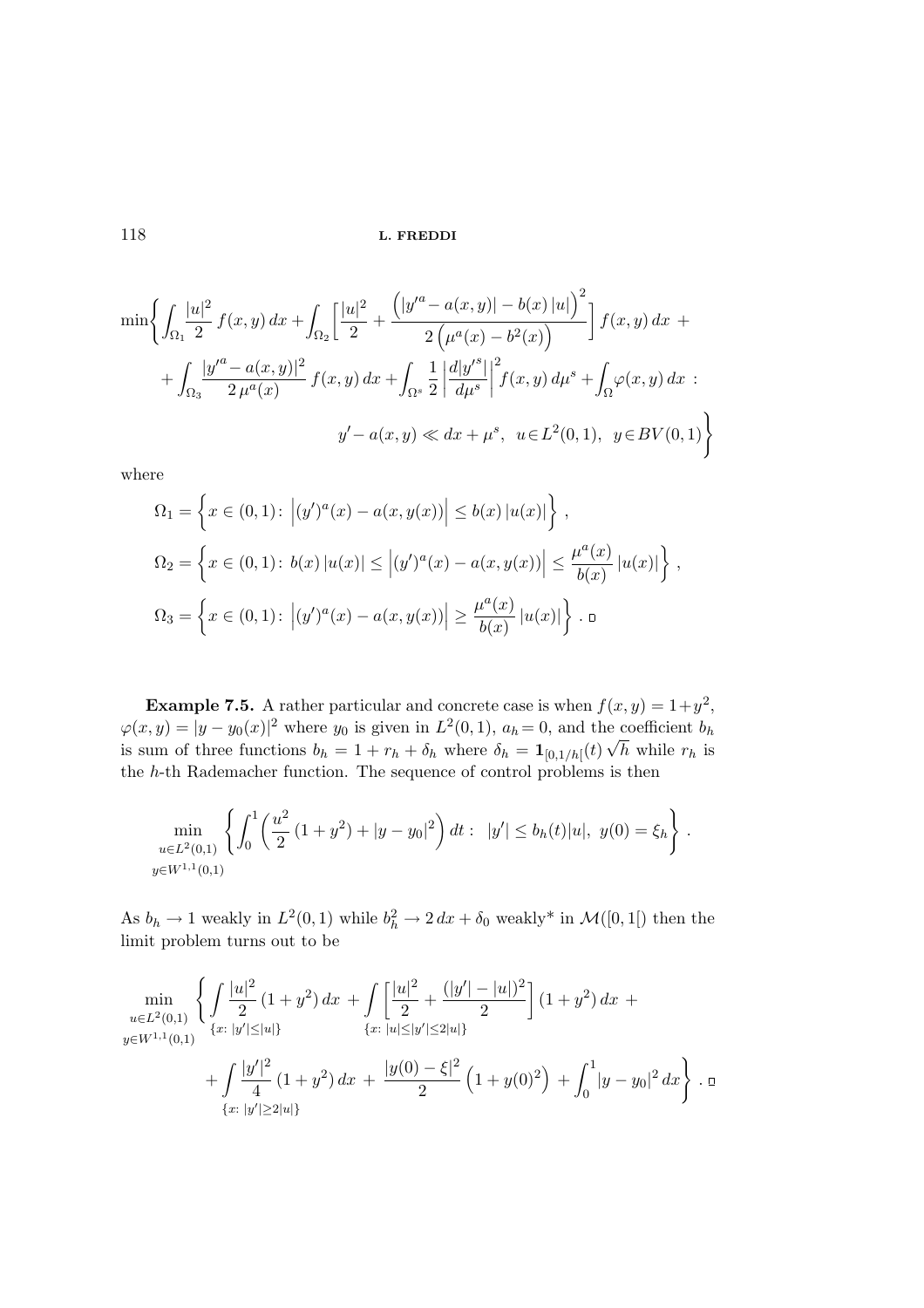# 8 – Linear input operators

In this section we consider the case when the input operators  $B_h: U \to V$  are linear, but they are not required to be local. Moreover, for simplicity, assume that also the operators  $A_h$  are single-valued (see [15] for the extension to the multivalued setting). According to Theorem 5.1, the crucial step is to characterize the pointwise limit

$$
\lim_{h \to \infty} G_h^*(z, w, y)
$$

for every  $z \in Z$ ,  $w \in W$  and  $y \in Y$ . Let us denote by  $B_h^*$  the adjoint operator of  $B_h$  with respect to the duality pairs  $(U, Z)$  and  $(V, W)$ . We recall that these operators are defined between the spaces  $W$  and  $Z$  regarded as duals of  $U$  and  $V$ with respect to the weak<sup>\*</sup> topology, that is  $B_h^*: W \to Z$  and fulfill the relations  $\langle B_h u, w \rangle = \langle u, B_h^* w \rangle$ . With this simple remark the arguments of [11] can be repeated without substantial modifications. Here we synthesize the results for convenience of the reader and because the subsequent examples do not fall into the previous framework. We have

(8.1) 
$$
G_h^*(z, w, y) = J_h^*(z + B_h^*w, y) .
$$

Assume that  $(5.1)$ – $(5.4)$  hold for a suitable  $p > 1$ . Let us observe however that the growth condition on  $B_h$  imposed by (5.3) is implied by the linearity and that such assumptions take the simpler form  $(4.1)$ – $(4.4)$  of [11]. If  $A<sub>h</sub>$  G-converge to A and for every  $z \in Z$ ,  $w \in W$  and  $y \in Y$ 

$$
\lim_{h\to\infty} J_h^*(z+B_h^*w, y) = \Phi(z, w, y) ,
$$

and if assumption (5.5) is satisfied then, by Theorem 5.1, the limit problem is given by

$$
\min\Big\{\Phi^*(u, A(y), y)\colon (u, y) \in U \times Y\Big\} .
$$

In order to make more explicit computations, let us assume that  $U = Z^*$  be a Hilbert space, and that the cost functionals be of the form

(8.2) 
$$
J_h(u, y) = J(u, y) = \frac{\langle u, J(y) u \rangle}{2} + \Psi(y) \quad \forall h \in \mathbb{N}
$$

where  $\Psi: Y \to \mathbb{R}$  is a continuous functional and, for every  $y \in Y$ ,  $J(y): Z^* \to Z$ is a linear selfadjoint isomorphism which is continuous in the norm of linear bounded operators, and such that the quadratic form in (8.2) be positive.

The following lemmata generalizes Lemma 6.1 and 6.2 of [11] (the proofs are simple adaptations).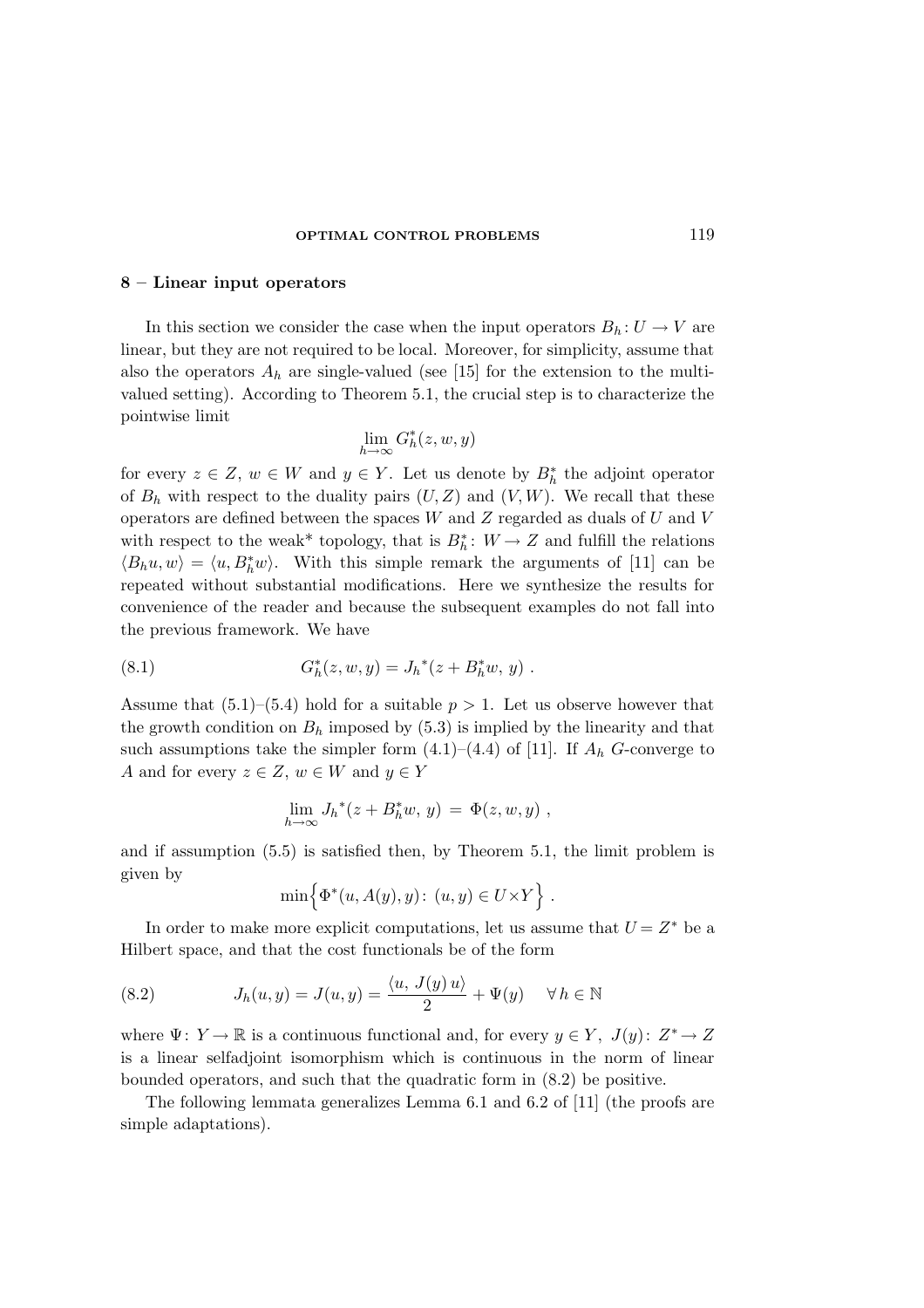**Lemma 8.1.** Let X be a Banach space,  $E: X \to X^*$  be a linear, bounded, positive, selfadjoint operator and  $\varphi \in X^*$ . With the usual convention inf  $\emptyset = +\infty$ , we have  $\sup\Big\{2\langle\varphi,x\rangle-\langle Ex,x\rangle\colon\, x\in X\Big\}=\inf\Big\{\langle\varphi,x\rangle\colon\, x\in E^{-1}(\varphi)\Big\}.$ 

**Lemma 8.2.** Let X be a Banach space,  $E: X^* \to X$  a linear, bounded, positive selfadjoint operator and  $\varphi \in X$ . Then  $\sup \Big\{ 2 \langle x^*, \varphi \rangle - \langle Ex^*, x^* \rangle : x^* \in X^* \Big\} =$  $\inf\Big\{\langle x^*,\varphi\rangle\colon\, x^*\in E^{-1}(\varphi)\Big\}.$ 

By Lemma 8.2 and formula (8.1), we have

$$
G_h^*(z, w, y) + \Psi(y) = \frac{\langle J(y)^{-1}z, z \rangle}{2} + \langle B_h J(y)^{-1}z, w \rangle + \frac{\langle B_h J(y)^{-1} B_h^* w, w \rangle}{2}
$$

.

Assume that there exist operators  $B: U \to V$  and  $C(y): W \to V$  such that

$$
B_h \to B, \qquad B_h J(y)^{-1} B_h^* \to C(y) \quad \forall y \in Y
$$

in the weak\* pointwise sense. Then, for every  $z \in Z$ ,  $w \in W$  and  $y \in Y$ 

$$
G_h^*(z, w, y) \rightarrow \Phi(z, w, y) = \frac{\langle J(y)^{-1}z, z \rangle}{2} + \langle BJ(y)^{-1}z, w \rangle + \frac{\langle C(y)w, w \rangle}{2} - \Psi(y) .
$$

By definition of Fenchel's transform we have

$$
\Phi^*(u, v, y) - \Psi(y) =
$$
\n
$$
= \sup_{(z,w)\in Z\times W} \left\{ \langle u, z \rangle + \langle v, w \rangle - \frac{\langle J(y)^{-1}z, z \rangle}{2} - \langle BJ(y)^{-1}z, w \rangle - \frac{\langle C(y)w, w \rangle}{2} \right\}
$$
\n
$$
= \sup_{w \in W} \left\{ \langle v, w \rangle - \frac{\langle C(y)w, w \rangle}{2} + \sup_{z \in Z} \left\{ \langle u - J^{-1}(y) B^*w, z \rangle - \frac{\langle J(y)^{-1}z, z \rangle}{2} \right\} \right\}
$$

and by applying Lemma 8.1 we obtain

$$
\Phi^*(u, v, y) = J(u, y) + \sup\left\{\langle v - Bu, w \rangle - \frac{\langle E(y) w, w \rangle}{2} : w \in W\right\}
$$

where  $E(y) = C(y) - B J(y)^{-1} B^*$ . For every  $y \in Y$  the operator  $E(y)$  is linear, positive, bounded and selfadjoint. A further application of Lemma 8.1 gives to the limit problem the form

$$
\min_{U\times Y}\left\{J(u,y)+\frac{1}{2}\inf\left\{\langle A(y)-Bu,\,w\rangle\colon\ E(y)\,w=A(y)-Bu,\ w\in W\right\}\right\}.
$$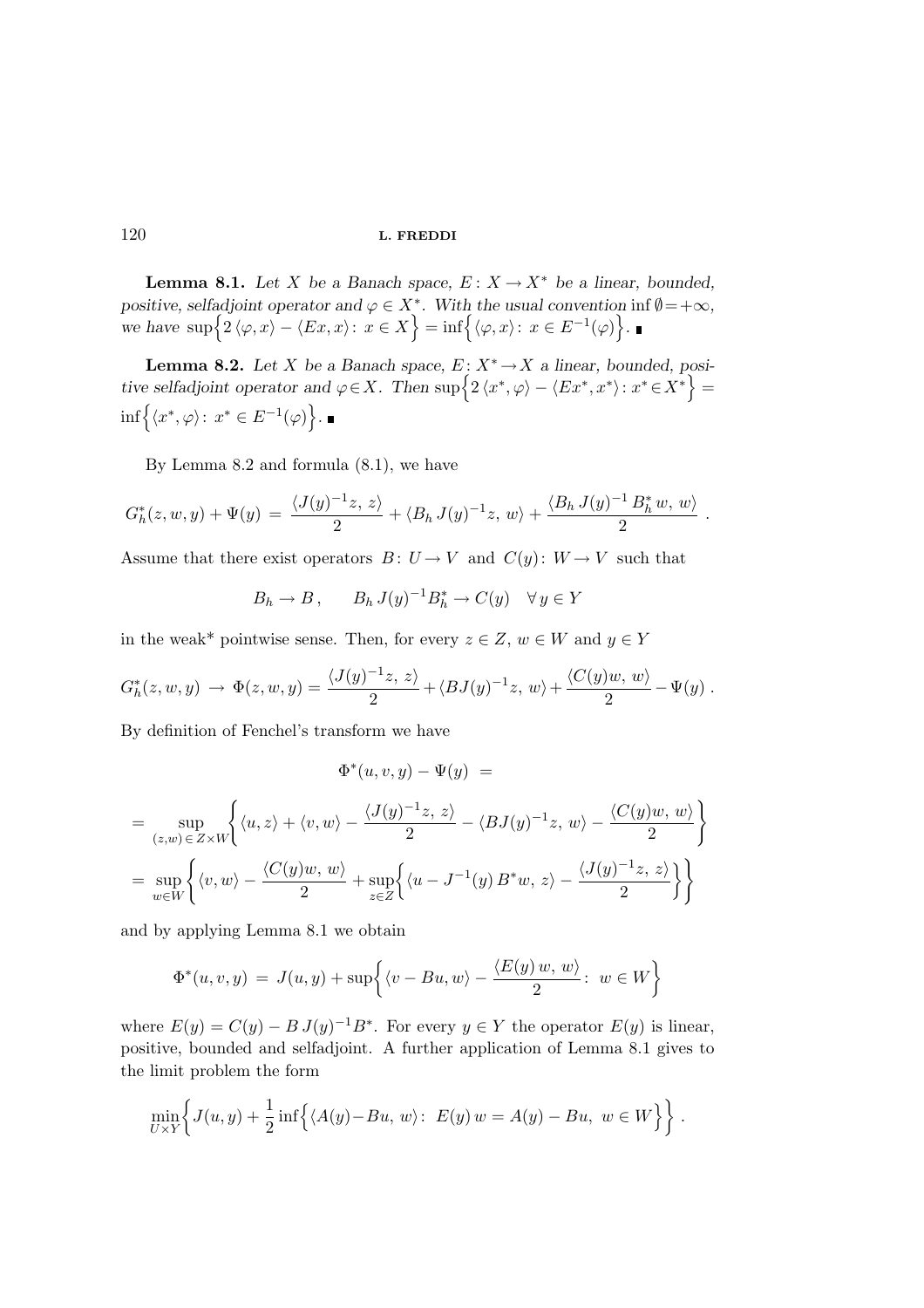A first interesting case arises when  $C(y) - B J(y)^{-1}B^* = 0$  for every  $y \in Y$ which happens when  $B_h^* \to B^*$  strongly. In this case, according to the results of Section 3, the limit problem becomes

$$
\min \Big\{ J(u, y) \colon A(y) = Bu, \ (u, y) \in U \times Y \Big\} .
$$

Another case is when the operator  $E$  is invertible, and the limit problem is

$$
\min\left\{J(u,y)+\frac{\left\langle A(y)-Bu, E(y)^{-1}\left(A(y)-Bu\right)\right\rangle}{2}:\ (u,y)\in U\times Y\right\}.
$$

If the isomorphism  $J$  does not depend on  $y$ , identifying  $Z$  with its dual  $U$ , our result can be summarized in the following statement.

Corollary 8.3. Consider the optimal control problem

(8.3) 
$$
\min \left\{ \frac{\|u\|^2}{2} + \Psi(y) : A_h(y) = B_h u, \ (u, y) \in U \times Y \right\}
$$

where U is a Hilbert space and  $\Psi: Y \to \mathbb{R}$  is continuous. If

(8.4) 
$$
A_h \stackrel{G}{\rightarrow} A
$$

$$
B_h \rightarrow B \quad \text{weakly* pointwise}
$$

$$
B_h B_h^* \rightarrow C \quad \text{weakly* pointwise}
$$

then a limit problem for the sequence  $(8.3)$  is given by

(8.5) 
$$
\begin{aligned}\n&\min_{U \times Y} \left\{ \frac{\|u\|^2}{2} + \Psi(y) + \\
&+ \frac{1}{2} \inf \left\{ \langle A(y) - Bu, w \rangle \colon Ew = A(y) - Bu, w \in W \right\} \right\}\n\end{aligned}
$$

where  $E = C - BB^*$ .

Remark 8.4. This setting includes the case of optimal control problems for state equations with deviating arguments, where the input operator are nonlocal. In fact it has been used in [9].  $\Box$ 

**Remark 8.5.** The case when the input multi-valued operators  $B_h: U \to \varphi(V)$ are linear in the sense that their graphs are vector subspaces of  $U\times V$ , but they are not required to be local cannot be treated here. Indeed in this setting assumption (5.2) cannot be satisfied unless the operators are single-valued.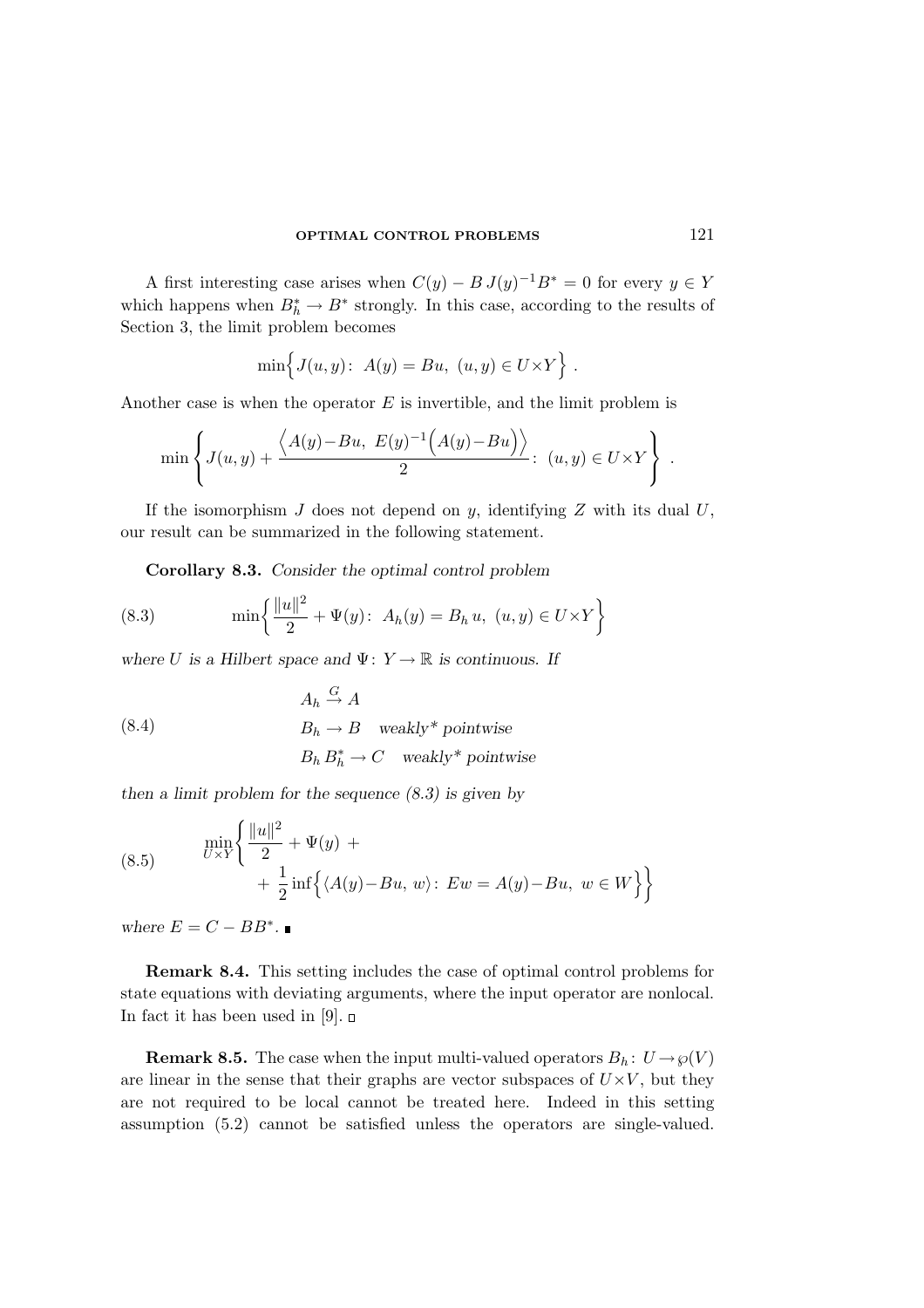It could be modified by requiring that it holds for a linear selection, but also in this case the equicoercivity required in (b) of Theorem 4.3 is not fulfilled unless the operators are single-valued. Hence, the general case of multi-valued linear input operators remains still open.

Example 8.6. Let us give an application of Corollary 8.3 by considering the sequence of optimal control problems (8.3) in the concrete case where  $U = L^2(\Omega)$ and the input operators  $B_h$  have the general form

$$
B_h\colon L^2(\Omega)\to \mathcal{M}(\Omega)\,,\qquad \langle B_h u, w\rangle\,=\int_{\Omega}\langle \beta_h(z), w\rangle\,u(z)\,dz,\quad w\in C_0(\Omega)\,,
$$

where  $\beta_h$  belongs to the space  $L^2(\Omega; \mathcal{M}(\Omega))$  (see Section 6 for notation). Assume that the sequence  $A_h$  G-converges to a limit operator  $A$ . To characterize the other limits in (8.4), on the sequence  $\beta_h$  we require that

- (8.6)  $\beta_h \to \beta$  weakly\* in  $L^2(\Omega; \mathcal{M}(\Omega))$ ,
- (8.7) there exist a measure  $\mu \in \mathcal{M}(\Omega)$  and a function  $\gamma \in L^1_\mu(\Omega; \mathcal{M}(\Omega \times \Omega))$ such that  $\int_{\Omega} \langle \beta_h(z) \otimes \beta_h(z), \varphi \otimes w \rangle dz \to \int_{\Omega} \langle \gamma(z), \varphi \otimes w \rangle d\mu(z)$  for every  $\varphi, w \in C_0(\Omega)$ .

About the second limit in (8.4) we immediately get  $B_h \to B$  weakly\* where  $B: L^2(\Omega) \to \mathcal{M}(\Omega)$  is defined by  $\langle Bu, w \rangle = \int_{\Omega} \langle \beta(z), w \rangle u(z) dz$ . Concerning the third limit we have  $B_h B_h^* \colon C_0(\Omega) \to \mathcal{M}(\Omega)$ ,

$$
\langle B_h B_h^* w, \varphi \rangle = \int_{\Omega} \langle \beta_h(z), \varphi \rangle \langle \beta_h(z), w \rangle dz = \int_{\Omega} \langle \beta_h(z) \otimes \beta_h(z), \varphi \otimes w \rangle dz.
$$

Denoting by  $C\colon C_0(\Omega) \to \mathcal{M}(\Omega)$  the operator  $\langle Cw, \varphi \rangle = \int_{\Omega} \langle \gamma(z), \varphi \otimes w \rangle d\mu(z),$ we obtain  $B_h B_h^* \to C$  weakly\* while  $BB^*: C_0(\Omega) \to \mathcal{M}(\Omega)$ ,  $\langle BB^*w, \varphi \rangle =$  $\int_{\Omega} \langle \beta(z) \otimes \beta(z), \varphi \otimes w \rangle dz$ . Then the operator E which appears in the limit prob- $\hat{p}_{\Omega}(\beta(z)\otimes\beta(z),\varphi\otimes w)$  dz. Then the operator E which appears in the limit problem (8.5) is given by

$$
\langle Ew, \varphi \rangle = \int_{\Omega} \langle \gamma(z), \varphi \otimes w \rangle d\mu(z) - \int_{\Omega} \langle \beta(z) \otimes \beta(z), \varphi \otimes w \rangle dz.
$$

The limit problem takes the form

(8.8) 
$$
\min \Big\{ J(u, y) + I(u, y) : (u, y) \in U \times Y \Big\}
$$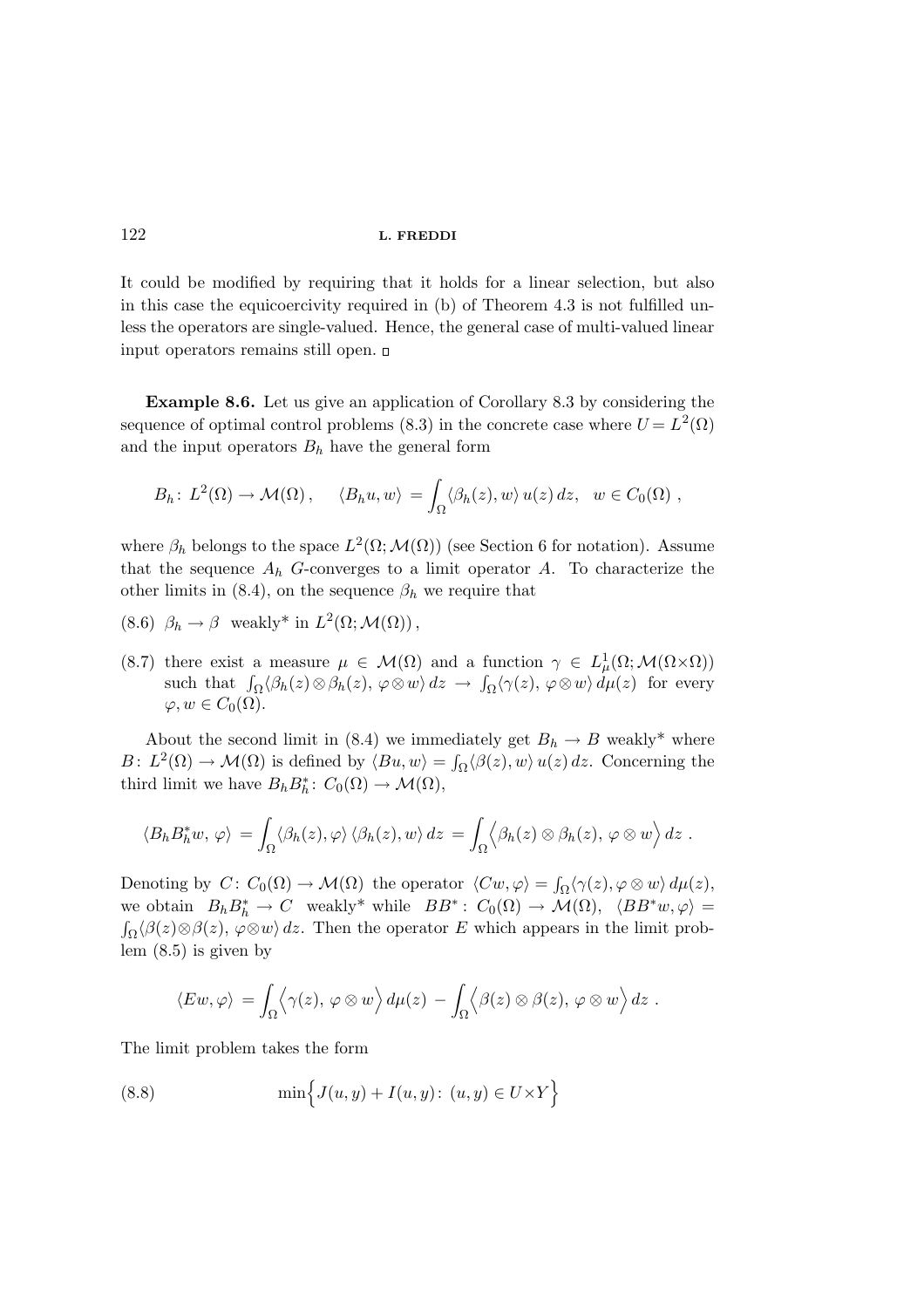where

$$
I(u, y) =
$$
  
\n
$$
= \frac{1}{2} \inf_{w \in C_0(\Omega)} \left\{ \langle A(y), w \rangle - \int_{\Omega} \langle \beta(z), w \rangle u(z) dz : \right\}
$$
  
\n
$$
\int_{\Omega} \langle \gamma(z), \varphi \otimes w \rangle d\mu(z) - \int_{\Omega} \langle \beta(z) \otimes \beta(z), \varphi \otimes w \rangle dz =
$$
  
\n
$$
= \langle A(y), \varphi \rangle - \int_{\Omega} \langle \beta(z), \varphi \rangle u(z) dz \quad \forall \varphi \in C_0(\Omega) \right\} =
$$
  
\n
$$
= \frac{1}{2} \inf_{w \in C_0(\Omega)} \left\{ \int_{\Omega} \langle \gamma(z), w \otimes w \rangle d\mu(z) - \int_{\Omega} \langle \beta(z) \otimes \beta(z), w \otimes w \rangle dz : \right\}
$$
  
\n
$$
\int_{\Omega} \langle \gamma(z), \varphi \otimes w \rangle d\mu(z) - \int_{\Omega} \langle \beta(z) \otimes \beta(z), \varphi \otimes w \rangle dz =
$$
  
\n
$$
= \langle A(y), \varphi \rangle - \int_{\Omega} \langle \beta(z), \varphi \rangle u(z) dz \quad \forall \varphi \in C_0(\Omega) \right\} . \square
$$

The additional contribution  $I$  to the limit cost becomes easier in some particular interesting cases. Let us look at them in the following examples.

Example 8.7 (see also [10], Example 4.4). Let us consider first the case of linear local input operators. It occurs when  $\beta_h(z) = b_h(z) \cdot \delta_z$  where  $b_h$  are  $L^2$  functions and  $\delta_z$  is the Dirac mass at z. With this choice we have  $B_h u(z) =$  $b_h(z) u(z)$ , that is  $B_h$  is the product operator with coefficient  $b_h$ . The convergence conditions (8.6) and (8.7) are satisfied by assuming that

$$
b_h \to b
$$
 weakly in  $L^2(\Omega)$ ,  
 $b_h^2 \to \mu$  weakly\* in  $\mathcal{M}(\Omega)$ 

and taking  $\gamma(z) = \delta_z \otimes \delta_z$ . The limit problem becomes then

$$
\min_{U \times Y} \left\{ J(u, y) + \frac{1}{2} \inf_{w \in C_0(\Omega)} \left\{ \int_{\Omega} w^2 d\mu(z) - \int_{\Omega} w^2 b^2 dz : \right. \\ w \cdot \mu - w b^2 \cdot dz = A(y) - ub \cdot dz \text{ in } \mathcal{M}(\Omega) \right\} \right\}.
$$

By splitting  $\mu$  and  $A(y)$  into their absolutely continuous and singular parts with respect to the Lebesgue measure  $dz$  we obtain  $A(y)^a - bu = w(\mu^a - b^2)$  and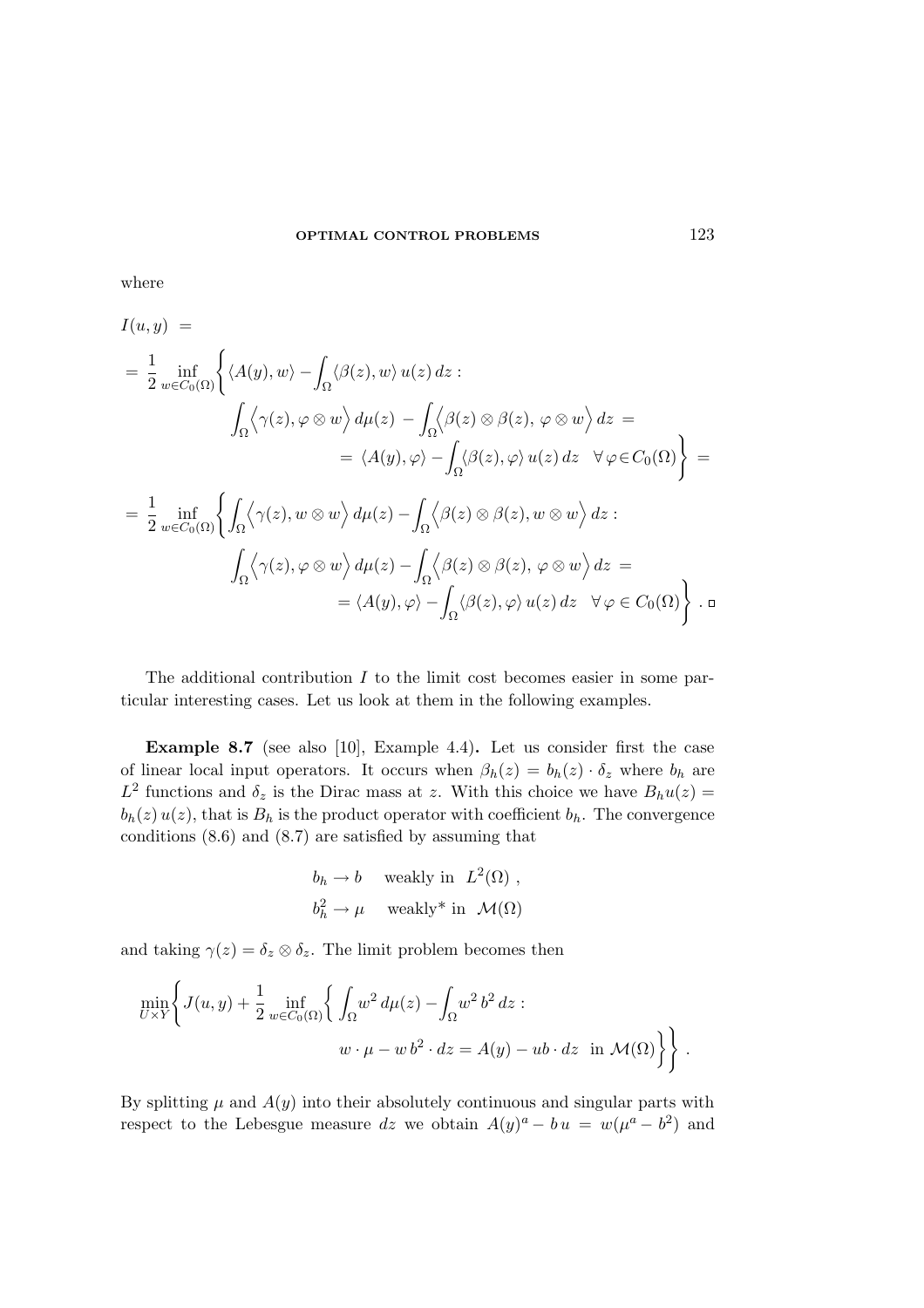$A(y)^s = w \cdot \mu^s$ . Therefore it is easy to calculate the infimum and the limit problem takes the form

$$
\min_{U \times Y} \left\{ J(u, y) + \frac{1}{2} \int_{\Omega} \frac{|A(y)^a - b u|^2}{\mu^a - b^2} \, dz + \frac{1}{2} \int_{\Omega} \left| \frac{dA(y)^s}{d\mu^s} \right|^2 d\mu^s \colon A(y) \ll \mu + dz \right\} \, .
$$

In the regions where the equality  $\mu^a - b^2 = 0$  holds we recover the limit state equation constraint again. It is worth notice that the equality  $\mu - b^2 = 0$  holds on the whole space  $\Omega$  if and only if  $b_h \to b$  strongly.

In the particular case

$$
\min_{u \in L^{2}(0,1)} \left\{ \int_{0}^{1} \left[ \frac{u^{2}}{2} + |y - y_{0}|^{2} \right] dx : y' = a_{h}(x, y) + b_{h}(x) u, y(0) = \xi_{h} \right\}
$$
  

$$
y \in W^{1,1}(0,1)
$$

where  $a_h$ ,  $b_h$  and  $\xi_h$  satisfy the same assumptions of Example 7.4, the limit problem turns out to be

$$
\min_{u \in L^{2}(0,1)} \left\{ \int_{0}^{1} \left[ \frac{u^{2}}{2} + |y - y_{0}|^{2} \right] dx + \frac{1}{2} \int_{0}^{1} \frac{|y^{\prime a} - a(x,y) - b u|^{2}}{\mu^{a} - b^{2}} dx + \right. \\ \left. + \frac{1}{2} \int_{(0,1)} \left| \frac{dy^{\prime s}}{d\mu^{s}} \right|^{2} d\mu^{s} + \frac{|y(0^{+}) - \xi|^{2}}{2 \mu(\{0\})} : \quad y^{\prime} \ll \mu + dx \right\} .
$$

For instance, if  $b_h(x) = \sin(hx) + \sqrt{h} 1_{]0,1/h[}(x)$  we have  $b_h \to 0$  weakly in  $L^2(0,1)$ while  $b_h^2 \to \frac{1}{2} dx + \delta_0$  weakly<sup>\*</sup> in  $\mathcal{M}([0,1])$  and the limit problem takes the following form

$$
\min_{u \in L^{2}(0,1)} J(u,y) + \int_{0}^{1} |y'-a(x,y)|^{2} dx + \frac{|y(0^{+})-\xi|^{2}}{2} \cdot \mathbf{d}
$$
  

$$
y \in W^{1,1}(0,1)
$$

Example 8.8. Another case where we are able to make explicit computations is when  $\beta_h$  is the tensor product of an  $L^2$  function and a measure, that is  $\beta_h(z)$  $b_h(z) \mu_h$  where  $b_h$  is an  $L^2$  function and  $\mu_h \in \mathcal{M}(\Omega)$ . With this choice we have

$$
B_h\colon L^2(\Omega)\to \mathcal{M}(\Omega)\,,\quad B_h\,u=\int_{\Omega}b_h(z)\,u(z)\,dz\,\cdot\,\mu_h\;.
$$

Let us assume that

$$
\mu_h \to \mu \quad \text{weakly* in } \mathcal{M}(\Omega) ,
$$
  

$$
b_h \to b \quad \text{weakly in } L^2(\Omega) ,
$$
  

$$
||b_h||_2^2 \to \gamma .
$$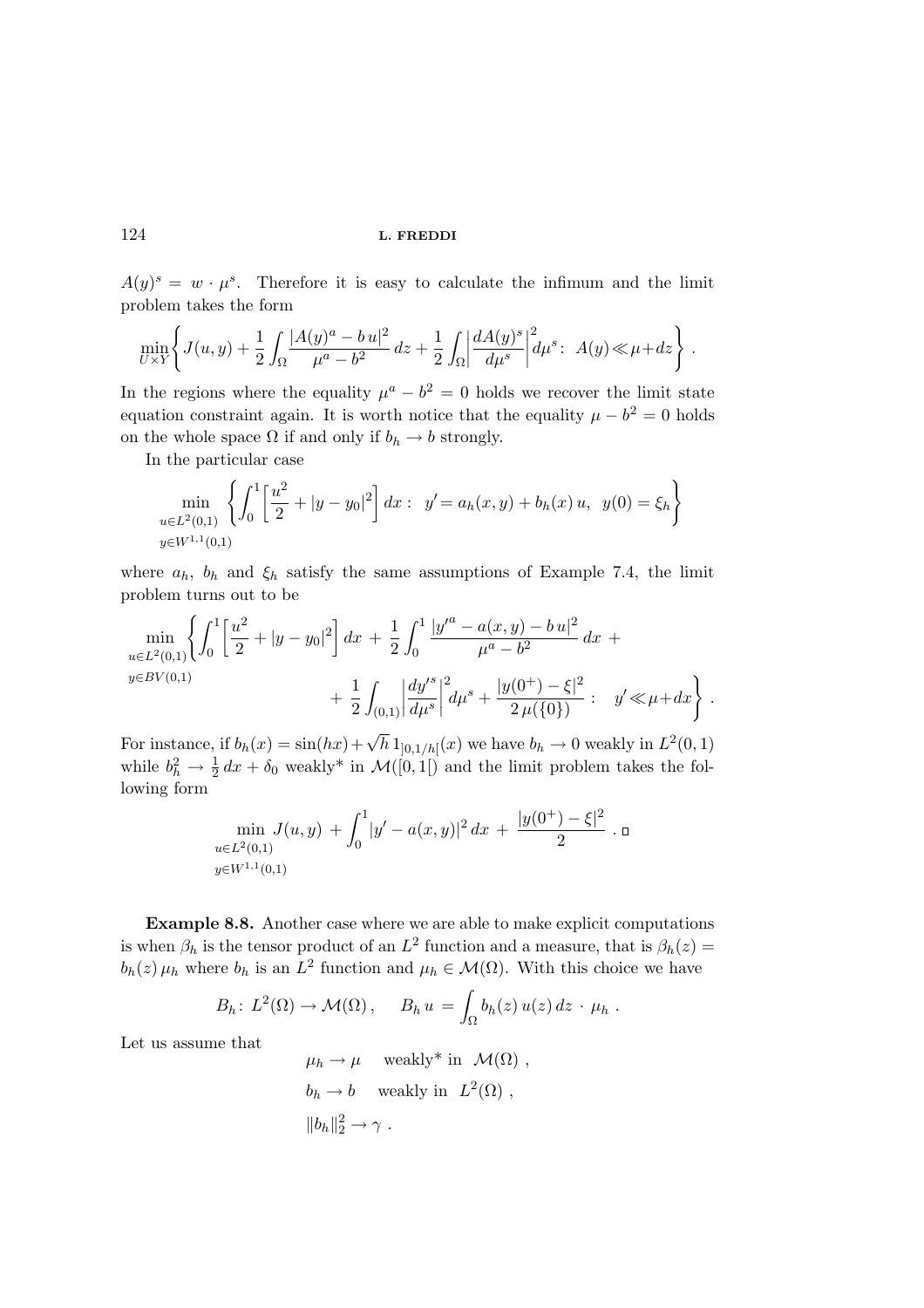Then assumptions (8.6) and (8.7) are satisfied with  $\mu$  as above,  $\beta(x) = b(x) \mu$ and  $\gamma(x) = \gamma$  and the limit problem 8.8 becomes in this case

$$
\min_{U\times Y} J(u, y) + \frac{\left(c - \int_{\Omega} bu \, dz\right)^2}{2\left(\gamma - \|b\|_2^2\right)} + \chi_{A(y) = c \cdot \mu, \ c \in \mathbb{R}} \quad \Box
$$

ACKNOWLEDGEMENTS – The author gratefully acknowledges Prof. Giuseppe Buttazzo for some very helpful discussions and remarks on the subject of the paper.

### REFERENCES

- [1] Aizicovici, S. and Papageorgiou, N.S. A sensitivity analysis of volterra integral inclusions with applications to optimal control problems, J. Math. Anal. Appl., 186 (1994), 97–119.
- [2] Artstein, Z. Chattering variational limits of control systems, Forum Math., 5(4) (1993), 369–403.
- [3] ATTOUCH, H. *Variational convergence for functions and operators*, Appl. Math. Ser., Pitman, Boston, 1984.
- $[4]$  Azé, D. Convergence des variables duales dans des problèmes de transmission à travers des couches minces par des methodes d'épi convergence, Ricerche Mat., 35 (1986), 125–159.
- [5] BRIANI, A. Convergence of Hamilton–Jacobi equations for sequences of optimal control problems, Commun. Appl. Anal., to appear.
- [6] BUTTAZZO, G. Some relaxation problems in optimal control theory, J. Math. Anal. Appl., 125 (1987), 272–287.
- [7] BUTTAZZO, G. and CAVAZZUTI,  $E.$  Limit problems in optimal control theory, Ann. Inst. H. Poincaré Anal. Non Linéaire, 6 (1989), 151–160.
- [8] BUTTAZZO, G. and DAL MASO,  $G. \Gamma$ -convergence and optimal control problems, J. Optim. Theory Appl., 38 (1982), 385–407.
- [9] BUTTAZZO, G.; DRAKHLIN, M.E.; FREDDI, L. and STEPANOV, E. Homogenization of optimal control problems for functional differential equations, J. Optim. Theory Appl., 93(1) (1997), 103–119.
- [10] BUTTAZZO, G. and FREDDI, L. Sequences of optimal control problems with measures as controls, Adv. Math. Sci. Appl., 2(1) (1993), 215–230.
- [11] BUTTAZZO, G. and FREDDI, L. Optimal control problems with weakly converging input operators, Discrete Contin. Dynam. Systems, 1(3) (1995), 401–420.
- [12] DAL MASO, G. An introduction to  $\Gamma$ -convergence, Birkhäuser, Boston, 1993.